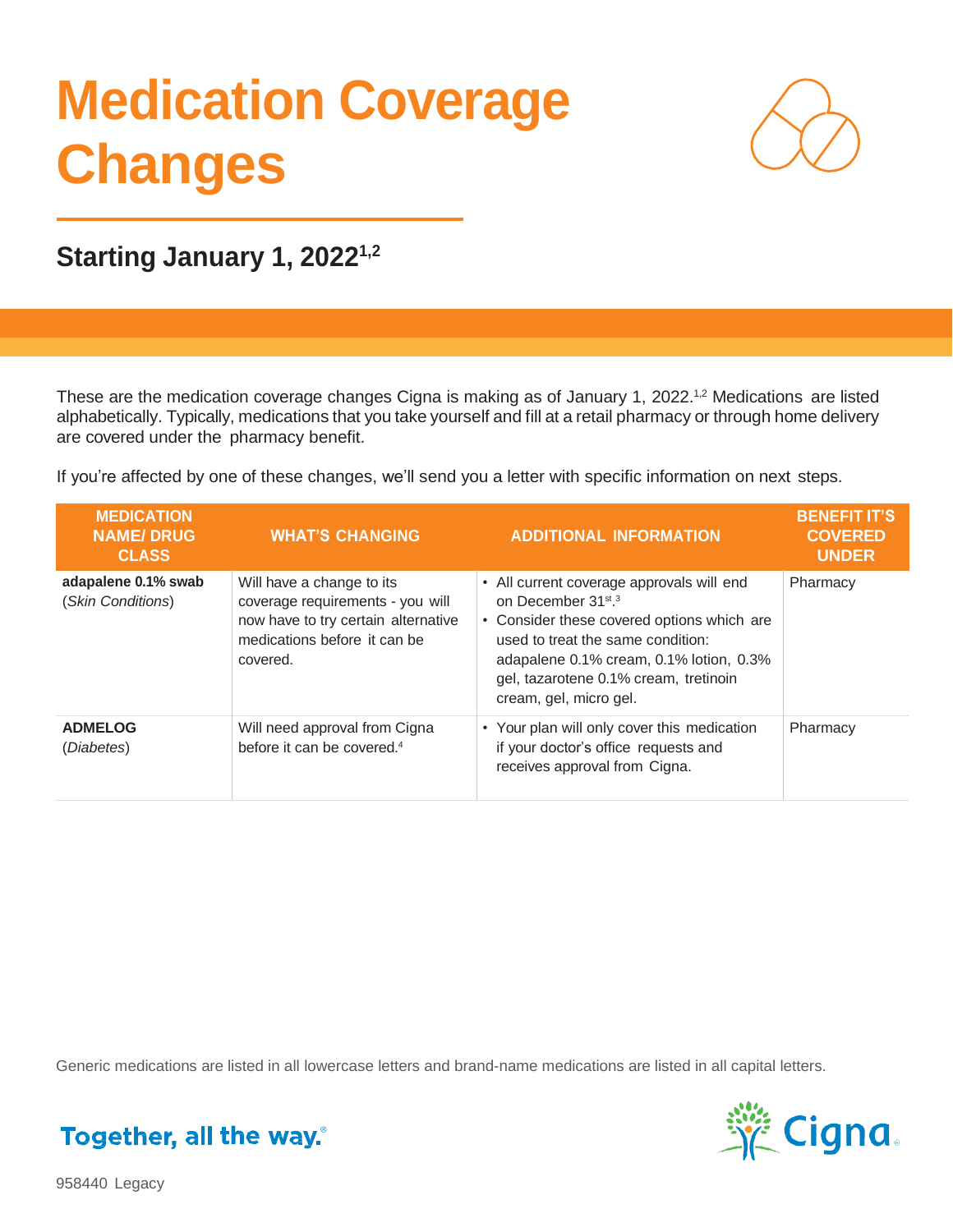| <b>MEDICATION</b><br><b>NAME/DRUG</b><br><b>CLASS</b>                            | <b>WHAT'S CHANGING</b>                                                                                                                                                                                 | <b>ADDITIONAL INFORMATION</b>                                                                                                                                                                                                                                                                                    | <b>BENEFIT IT'S</b><br><b>COVERED</b><br><b>UNDER</b> |
|----------------------------------------------------------------------------------|--------------------------------------------------------------------------------------------------------------------------------------------------------------------------------------------------------|------------------------------------------------------------------------------------------------------------------------------------------------------------------------------------------------------------------------------------------------------------------------------------------------------------------|-------------------------------------------------------|
| <b>ADLYXIN</b><br>(Diabetes)                                                     | Will need approval from Cigna<br>before it can be covered. <sup>4</sup>                                                                                                                                | • This change doesn't affect customers<br>using this medication to treat Type 2<br>Diabetes.<br>• All current coverage approvals will end<br>on December 31 <sup>st</sup> . <sup>3</sup><br>• Your plan will only cover this medication<br>if your doctor's office requests and<br>receives approval from Cigna. | Pharmacy                                              |
| <b>APIDRA</b><br>(Diabetes)                                                      | Will need approval from Cigna<br>before it can be covered. <sup>4</sup>                                                                                                                                | • Your plan will only cover this medication<br>if your doctor's office requests and<br>receives approval from Cigna.                                                                                                                                                                                             | Pharmacy                                              |
| <b>APOKYN</b><br>(Parkinson's Disease)                                           | Will move to a higher tier (non-<br>preferred brand) on the Cigna<br>Legacy (Standard) Prescription<br>Drug List.                                                                                      | • This medication may cost you more to<br>$fill.^5$<br>• Consider these options which are used<br>to treat the same condition and may cost<br>you less: Kynmobi.                                                                                                                                                 | Pharmacy                                              |
| <b>BROVANA</b><br>(Asthma/COPD/<br>Respiratory)                                  | Will need approval from Cigna<br>before it can be covered. <sup>4</sup>                                                                                                                                | • Your plan will only cover this medication<br>if your doctor's office requests and<br>receives approval from Cigna.                                                                                                                                                                                             | Pharmacy                                              |
| bupropion XL 450mg<br>tablet<br>(Anxiety/Depression/<br><b>Bipolar Disorder)</b> | • Will move to a higher tier (non-<br>preferred brand) on the Cigna<br>Legacy (Standard) Prescription<br>Drug List and<br>• Will need approval from<br>Cigna before it can be<br>covered. <sup>4</sup> | • Your plan will only cover this medication<br>if your doctor's office requests and<br>receives approval from Cigna.<br>• If approved, it may cost you more to fill.<br>• Consider these options which are used<br>to treat the same condition and may cost<br>you less: bupropion XL 150mg tablet.              | Pharmacy                                              |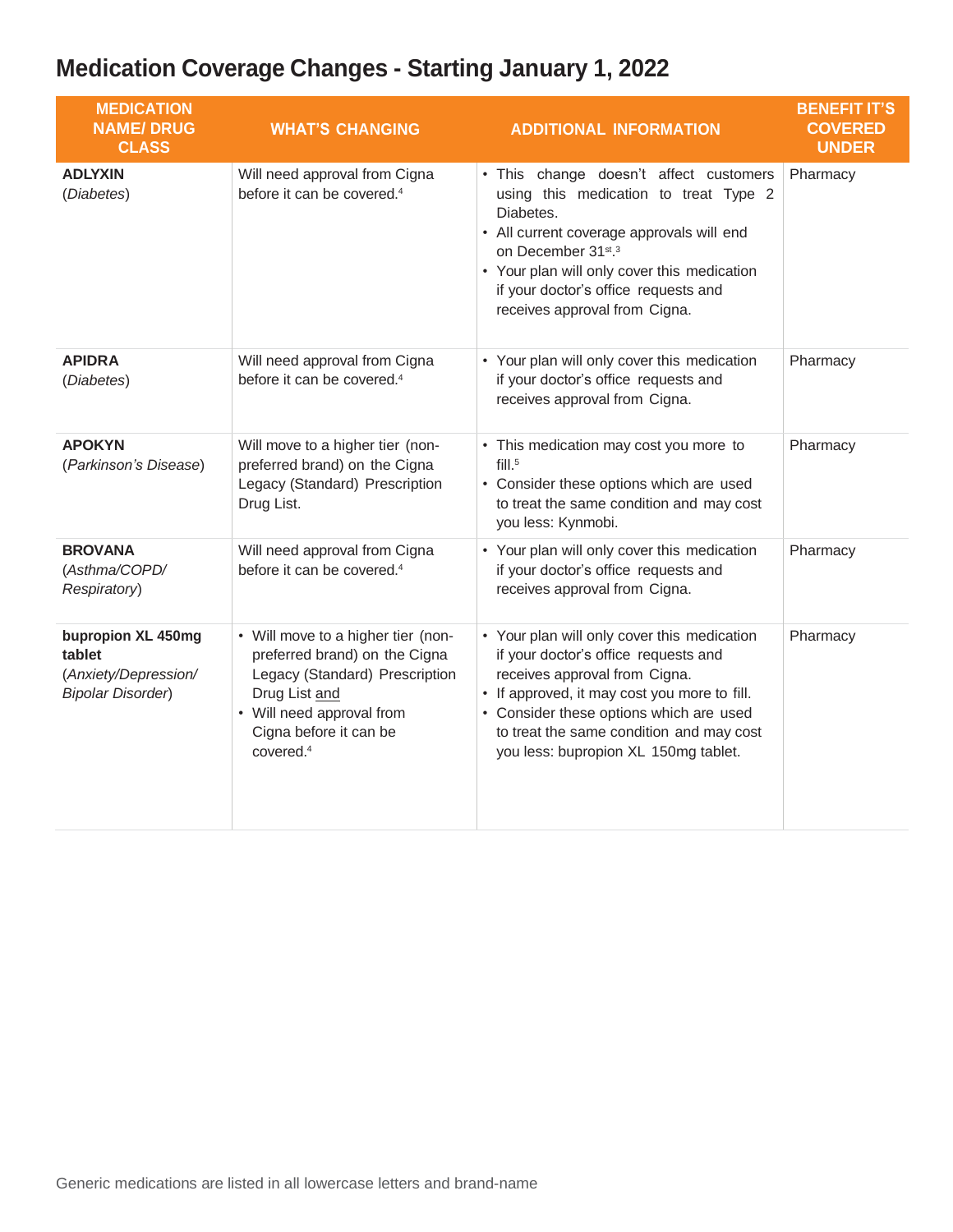| <b>MEDICATION</b><br><b>NAME/DRUG</b><br><b>CLASS</b> | <b>WHAT'S CHANGING</b>                                                                                                                                                                                 | <b>ADDITIONAL INFORMATION</b>                                                                                                                                                                                                                                                                                                                               | <b>BENEFIT IT'S</b><br><b>COVERED</b><br><b>UNDER</b> |
|-------------------------------------------------------|--------------------------------------------------------------------------------------------------------------------------------------------------------------------------------------------------------|-------------------------------------------------------------------------------------------------------------------------------------------------------------------------------------------------------------------------------------------------------------------------------------------------------------------------------------------------------------|-------------------------------------------------------|
| <b>BYDUREON</b><br>(Diabetes)                         | Will need approval from Cigna<br>before it can be covered. <sup>4</sup>                                                                                                                                | . This change doesn't affect customers<br>using this medication to treat Type 2<br>Diabetes.<br>• All current coverage approvals will end<br>on December 31st.3<br>• Your plan will only cover this medication<br>if your doctor's office requests and<br>receives approval from Cigna.                                                                     | Pharmacy                                              |
| <b>BYETTA</b><br>(Diabetes)                           | Will need approval from Cigna<br>before it can be covered. <sup>4</sup>                                                                                                                                | . This change doesn't affect customers<br>using this medication to treat Type 2<br>Diabetes.<br>• All current coverage approvals will end<br>on December 31st.3<br>• Your plan will only cover this medication<br>if your doctor's office requests and<br>receives approval from Cigna.                                                                     | Pharmacy                                              |
| <b>CHENODAL</b><br>(Gastrointestinal/<br>Heartburn)   | Will need approval from Cigna<br>before it can be covered. <sup>4</sup>                                                                                                                                | • This change doesn't affect customers with<br>Cerebrotendinous cholesterosis (van<br>Bogaert-Scherer-Epstein).<br>• Your plan will only cover this medication<br>if your doctor's office requests and<br>receives approval from Cigna.                                                                                                                     | Pharmacy                                              |
| clindamycin 1% gel<br>(Skin Conditions)               | • Will move to a higher tier (non-<br>preferred brand) on the Cigna<br>Legacy (Standard) Prescription<br>Drug List and<br>• Will need approval from<br>Cigna before it can be<br>covered. <sup>4</sup> | • Your plan will only cover this medication<br>if your doctor's office requests and<br>receives approval from Cigna.<br>• If approved, it may cost you more to fill.<br>• Consider these options which are used to<br>treat the same condition and may cost<br>you less: clindamycin 1% gel (generic<br>CLEOCIN T), DAPSONE 5% gel,<br>erythromycin 2% gel. | Pharmacy                                              |
| <b>CRESTOR</b><br>(Cholesterol<br>Medications)        | Will need approval from Cigna<br>before it can be covered. <sup>4</sup>                                                                                                                                | • All current coverage approvals will end<br>on December 31st.3<br>• Your plan will only cover this medication<br>if your doctor's office requests and<br>receives approval from Cigna.                                                                                                                                                                     | Pharmacy                                              |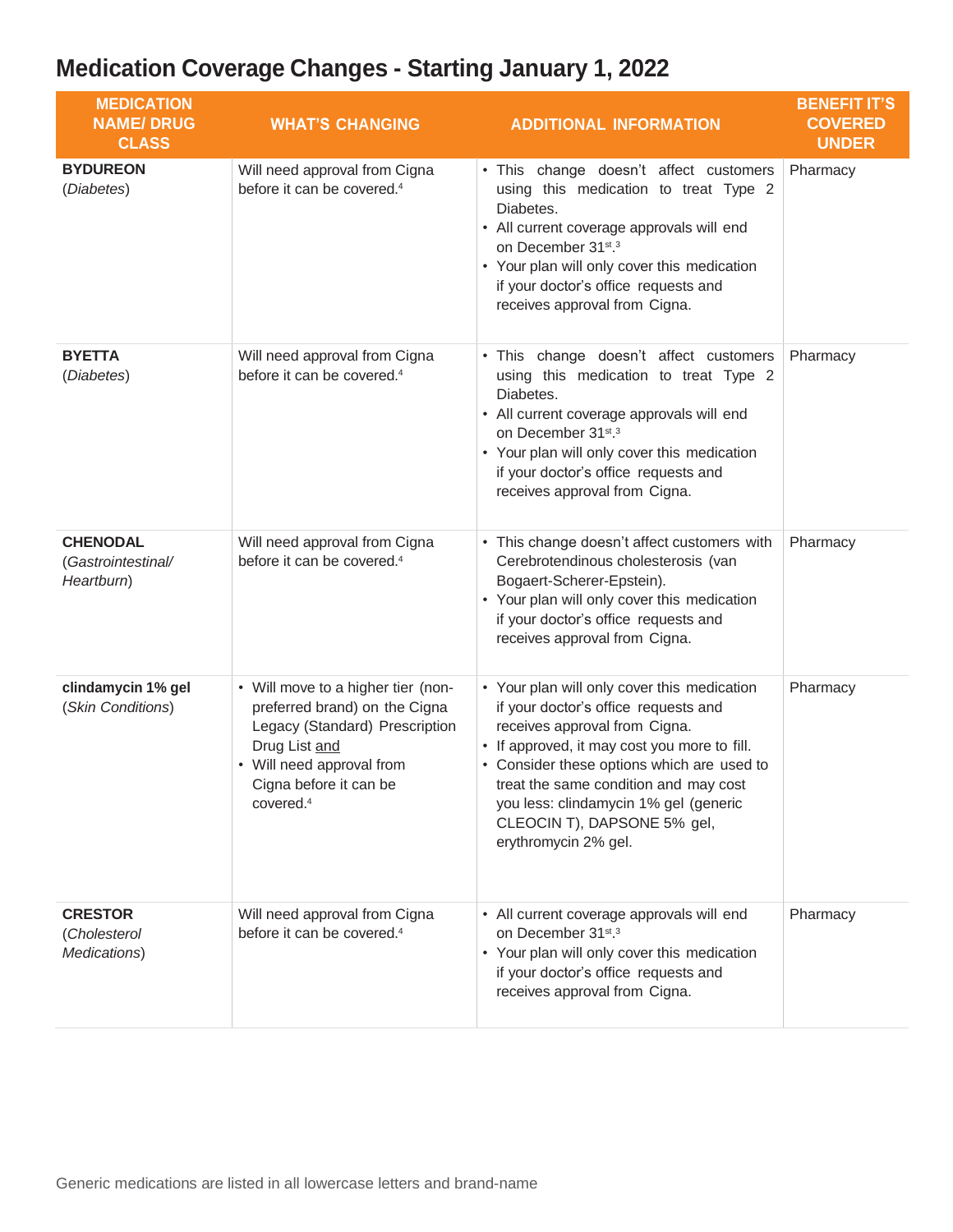| <b>MEDICATION</b><br><b>NAME/DRUG</b><br><b>CLASS</b>                                    | <b>WHAT'S CHANGING</b>                                                                                                                                                                                 | <b>ADDITIONAL INFORMATION</b>                                                                                                                                                                                                                                                                                          | <b>BENEFIT IT'S</b><br><b>COVERED</b><br><b>UNDER</b> |
|------------------------------------------------------------------------------------------|--------------------------------------------------------------------------------------------------------------------------------------------------------------------------------------------------------|------------------------------------------------------------------------------------------------------------------------------------------------------------------------------------------------------------------------------------------------------------------------------------------------------------------------|-------------------------------------------------------|
| dexchlorpheniramine<br>2mg/5ml (Allergy/Nasal<br>Sprays)                                 | Will need approval from Cigna<br>before it can be covered. <sup>4</sup>                                                                                                                                | • Your plan will only cover this medication<br>if your doctor's office requests and<br>receives approval from Cigna.                                                                                                                                                                                                   | Pharmacy                                              |
| dihydroergotamine<br>4mg/ml spray (Pain<br><b>Relief</b> and<br>Inflammatory<br>Disease) | Will need approval from Cigna<br>before it can be covered. <sup>4</sup>                                                                                                                                | • Your plan will only cover this medication<br>if your doctor's office requests and<br>receives approval from Cigna.                                                                                                                                                                                                   | Pharmacy                                              |
| <b>EDARBI</b><br>(Blood Pressure/<br><b>Heart Medications)</b>                           | Will need approval from Cigna<br>before it can be covered. <sup>4</sup>                                                                                                                                | • All current coverage approvals will end<br>on December 31st.3<br>• Your plan will only cover this medication<br>if your doctor's office requests and<br>receives approval from Cigna.                                                                                                                                | Pharmacy                                              |
| <b>EDARBYCLOR</b><br>(Blood Pressure/<br><b>Heart Medications)</b>                       | Will need approval from Cigna<br>before it can be covered. <sup>4</sup>                                                                                                                                | • All current coverage approvals will end<br>on December 31st.3<br>• Your plan will only cover this medication<br>if your doctor's office requests and<br>receives approval from Cigna.                                                                                                                                | Pharmacy                                              |
| efavirenz-<br>emtricitabine-<br>tenofovir<br>600/200/300 tab<br>(AIDS/HIV)               | Will no longer need approval<br>from Cigna before it can be<br>covered.                                                                                                                                | • Your doctor's office no longer has to<br>request coverage approval from Cigna.                                                                                                                                                                                                                                       | Pharmacy                                              |
| emtricitabine 200mg<br>capsule<br>(AIDS/HIV)                                             | Will no longer need approval<br>from Cigna before it can be<br>covered.                                                                                                                                | • Your doctor's office no longer has to<br>request coverage approval from Cigna.                                                                                                                                                                                                                                       | Pharmacy                                              |
| etravirine 25mg,<br>100mg, 200mg<br>tablet (AIDS/HIV)                                    | Will no longer need approval<br>from Cigna before it can be<br>covered.                                                                                                                                | • Your doctor's office no longer has to<br>request coverage approval from Cigna.                                                                                                                                                                                                                                       | Pharmacy                                              |
| fenoprofen 400mg<br>(Pain Relief and<br>Inflammatory<br>Disease)                         | • Will move to a higher tier (non-<br>preferred brand) on the Cigna<br>Legacy (Standard) Prescription<br>Drug List and<br>• Will need approval from<br>Cigna before it can be<br>covered. <sup>4</sup> | • Your plan will only cover this medication<br>if your doctor's office requests and<br>receives approval from Cigna.<br>• If approved, it may cost you more to fill.<br>• Consider these options which are used<br>to treat the same condition and may cost<br>you less: Generic NSAID (e.g. celecoxib;<br>meloxicam). | Pharmacy                                              |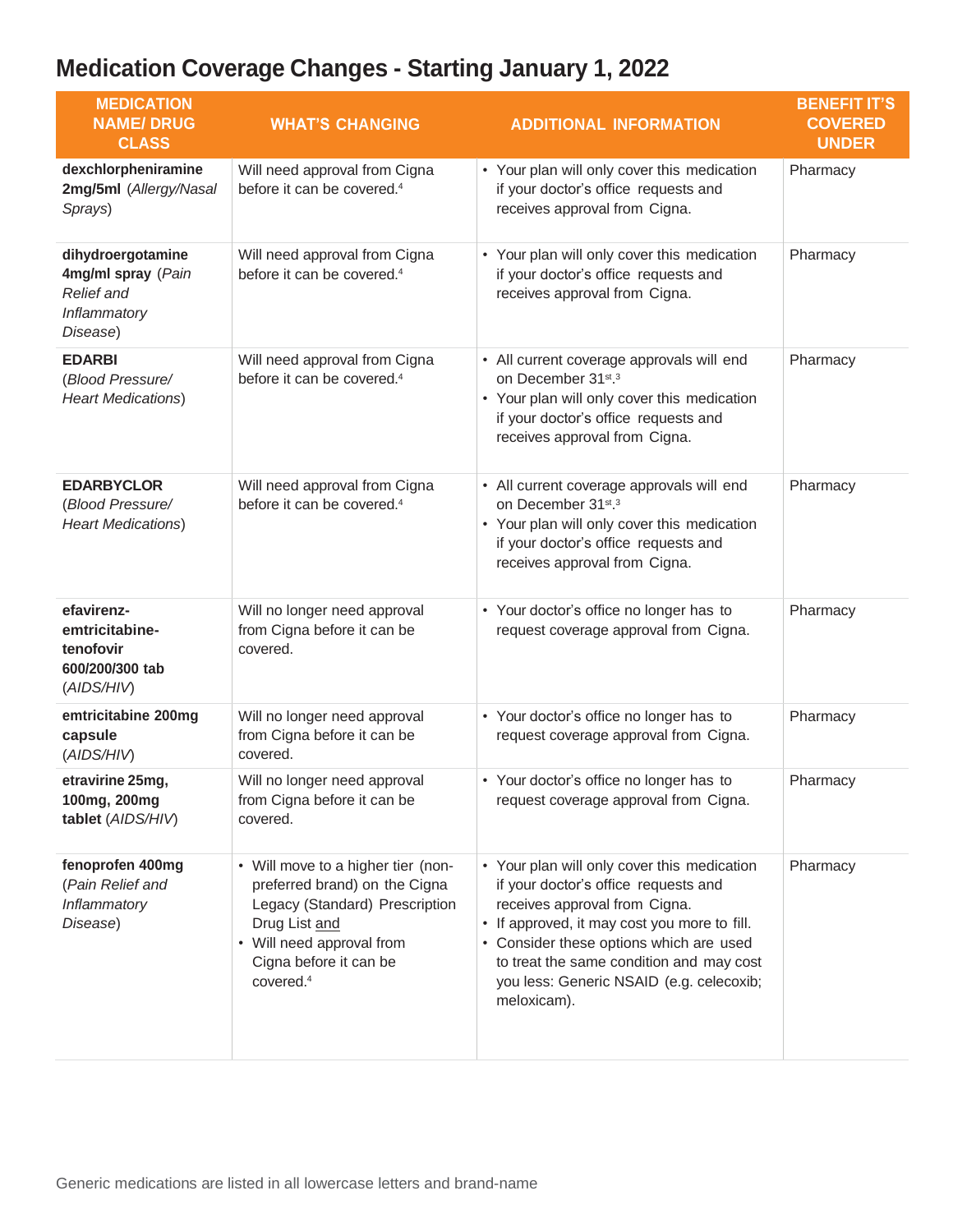| <b>MEDICATION</b><br><b>NAME/DRUG</b><br><b>CLASS</b>              | <b>WHAT'S CHANGING</b>                                                                                                                                                                                 | <b>ADDITIONAL INFORMATION</b>                                                                                                                                                                                                                                                                                                                                                                                                                                    | <b>BENEFIT IT'S</b><br><b>COVERED</b><br><b>UNDER</b> |
|--------------------------------------------------------------------|--------------------------------------------------------------------------------------------------------------------------------------------------------------------------------------------------------|------------------------------------------------------------------------------------------------------------------------------------------------------------------------------------------------------------------------------------------------------------------------------------------------------------------------------------------------------------------------------------------------------------------------------------------------------------------|-------------------------------------------------------|
| <b>FIASP</b><br>(Diabetes)                                         | • Will move to a higher tier (non-<br>preferred brand) on the Cigna<br>Legacy (Standard) Prescription<br>Drug List and<br>• Will need approval from<br>Cigna before it can be<br>covered. <sup>4</sup> | • Your plan will only cover this medication<br>if your doctor's office requests and<br>receives approval from Cigna.<br>• If approved, it may cost you more to fill.<br>• Consider these options which are<br>used to treat the same condition and<br>may cost you less: HUMALOG,<br>LYUMJEV.                                                                                                                                                                    | Pharmacy                                              |
| <b>FORFIVO</b><br>(Anxiety/Depression/<br><b>Bipolar Disorder)</b> | Will need approval from Cigna<br>before it can be covered. <sup>4</sup>                                                                                                                                | • All current coverage approvals will end<br>on December 31 <sup>st</sup> . <sup>3</sup><br>• Your plan will only cover this medication<br>if your doctor's office requests and<br>receives approval from Cigna.                                                                                                                                                                                                                                                 | Pharmacy                                              |
| halobetasol 0.05%<br>foam<br>(Skin Conditions)                     | • Will move to a higher tier (non-<br>preferred brand) on the Cigna<br>Legacy (Standard) Prescription<br>Drug List and<br>• Will need approval from<br>Cigna before it can be<br>covered. <sup>4</sup> | • Your plan will only cover this medication<br>if your doctor's office requests and<br>receives approval from Cigna.<br>• If approved, it may cost you more to fill.<br>• Consider these options which are used<br>to treat the same condition and may cost<br>you less: augmented betamethasone<br>dipropionate, betamethasone<br>dipropionate cream/ ointment,<br>clobetasol propionate, fluocinonide 0.1%<br>cream, halobetasol propionate<br>cream/ointment. | Pharmacy                                              |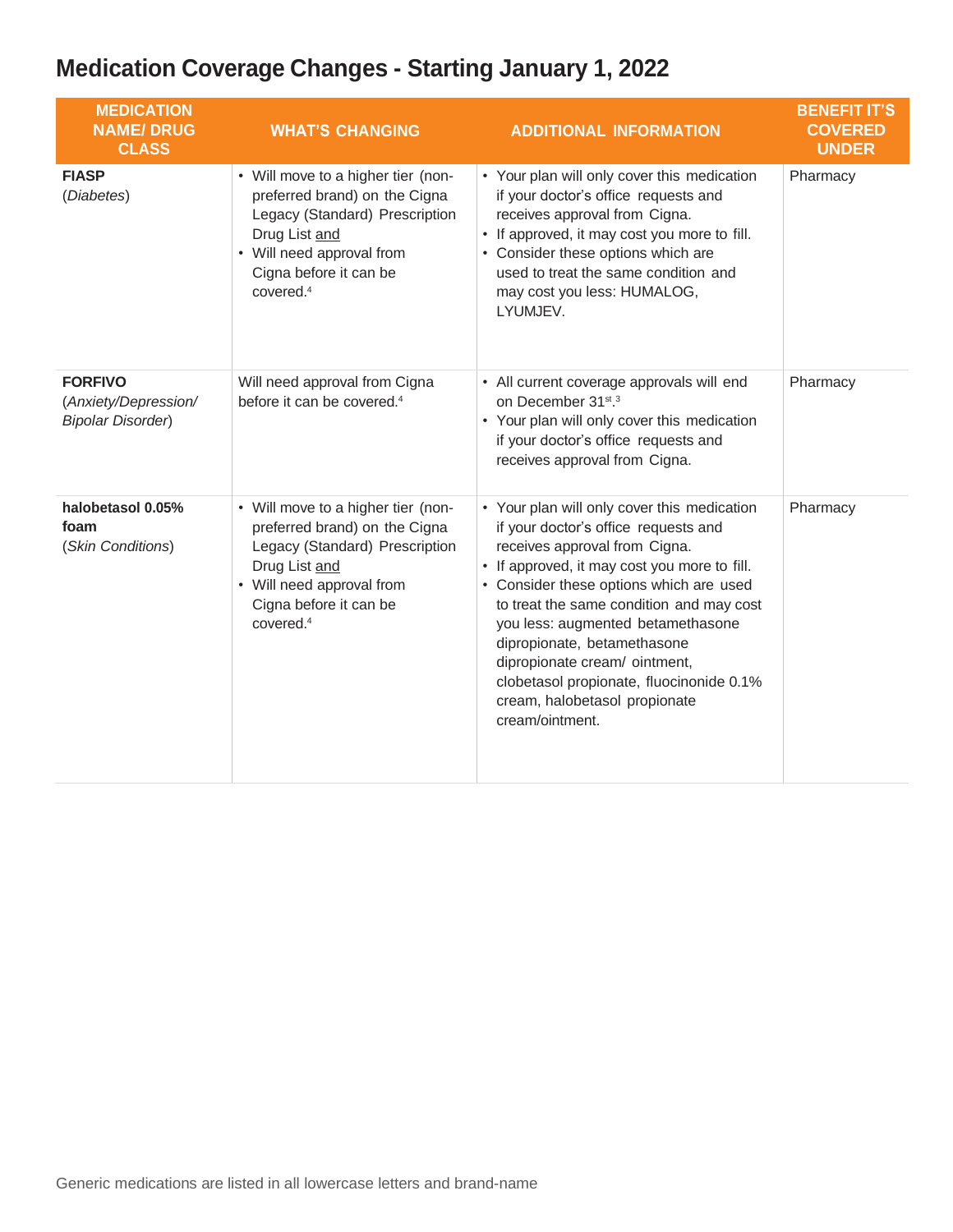| <b>MEDICATION</b><br><b>NAME/DRUG</b><br><b>CLASS</b>  | <b>WHAT'S CHANGING</b>                                                                                                                                                                                 | <b>ADDITIONAL INFORMATION</b>                                                                                                                                                                                                                                                                                                                                                                             | <b>BENEFIT IT'S</b><br><b>COVERED</b><br><b>UNDER</b> |
|--------------------------------------------------------|--------------------------------------------------------------------------------------------------------------------------------------------------------------------------------------------------------|-----------------------------------------------------------------------------------------------------------------------------------------------------------------------------------------------------------------------------------------------------------------------------------------------------------------------------------------------------------------------------------------------------------|-------------------------------------------------------|
| <b>INSULIN ASPART</b><br>(Diabetes)                    | • Will move to a higher tier (non-<br>preferred brand) on the Cigna<br>Legacy (Standard) Prescription<br>Drug List and<br>• Will need approval from<br>Cigna before it can be<br>covered. <sup>4</sup> | • Your plan will only cover this medication<br>if your doctor's office requests and<br>receives approval from Cigna.<br>• If approved, it may cost you more to fill.<br>• Consider these options which are<br>used to treat the same condition and<br>may cost you less: HUMALOG,<br>LYUMJEV.                                                                                                             | Pharmacy                                              |
| <b>INSULIN LISPRO</b><br>(Diabetes)                    | • Will move to a higher tier (non-<br>preferred brand) on the Cigna<br>Legacy (Standard) Prescription<br>Drug List and<br>• Will need approval from<br>Cigna before it can be<br>covered. <sup>4</sup> | • Your plan will only cover this medication<br>if your doctor's office requests and<br>receives approval from Cigna.<br>• If approved, it may cost you more to fill.<br>• Consider these options which are<br>used to treat the same condition and<br>may cost you less: HUMALOG,<br>LYUMJEV.                                                                                                             | Pharmacy                                              |
| <b>INVOKAMET,</b><br><b>INVOKAMET XR</b><br>(Diabetes) | • Will move to a higher tier (non-<br>preferred brand) on the Cigna<br>Legacy (Standard) Prescription<br>Drug List and<br>• Will need approval from<br>Cigna before it can be<br>covered. <sup>4</sup> | • All current coverage approvals will end<br>on December 31 <sup>st</sup> . <sup>3</sup><br>• Your plan will only cover this medication<br>if your doctor's office requests and<br>receives approval from Cigna.<br>• If approved, it may cost you more to fill.<br>• Consider these options which are<br>used to treat the same condition and<br>may cost you less: SYNJARDY,<br>SYNJARDY XR, XIGDUO XR. | Pharmacy                                              |
| <b>INVOKANA</b><br>(Diabetes)                          | • Will move to a higher tier (non-<br>preferred brand) on the Cigna<br>Legacy (Standard) Prescription<br>Drug List and<br>• Will need approval from<br>Cigna before it can be<br>covered. <sup>4</sup> | • All current coverage approvals will end<br>on December 31 <sup>st</sup> . <sup>3</sup><br>• Your plan will only cover this medication<br>if your doctor's office requests and<br>receives approval from Cigna.<br>• If approved, it may cost you more to fill.<br>• Consider these options which are<br>used to treat the same condition and<br>may cost you less: FARXIGA,<br>JARDIANCE, metformin.    | Pharmacy                                              |
| <b>JUXTAPID</b><br>(Cholesterol<br>Medications)        | • Will have a quantity limit.4                                                                                                                                                                         | • Your plan will only cover up to a certain<br>amount of medication at one time.                                                                                                                                                                                                                                                                                                                          | Pharmacy                                              |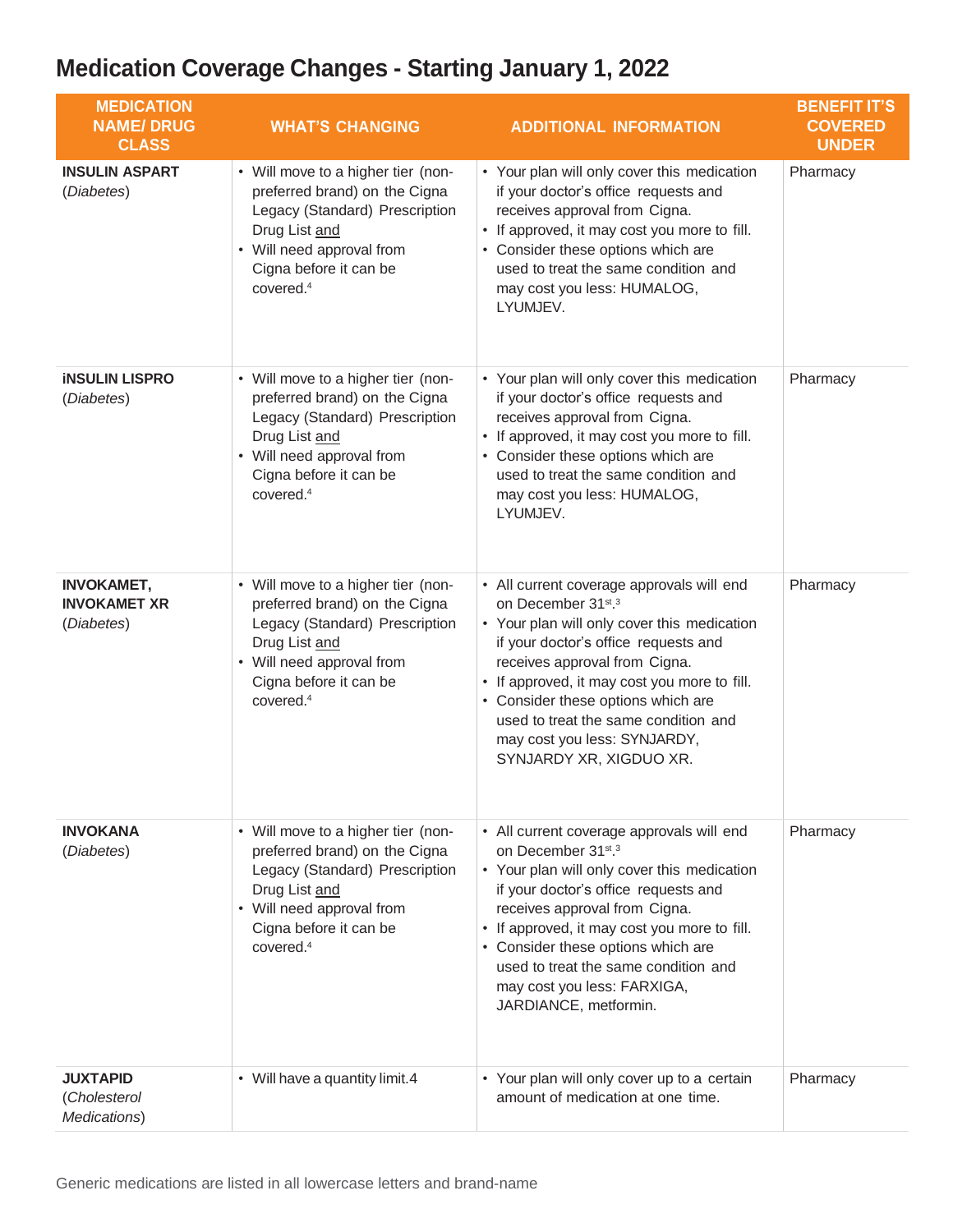| <b>MEDICATION</b><br><b>NAME/DRUG</b><br><b>CLASS</b>                       | <b>WHAT'S CHANGING</b>                                                                                                                                                                                 | <b>ADDITIONAL INFORMATION</b>                                                                                                                                                                                                                                                                                     | <b>BENEFIT IT'S</b><br><b>COVERED</b><br><b>UNDER</b> |
|-----------------------------------------------------------------------------|--------------------------------------------------------------------------------------------------------------------------------------------------------------------------------------------------------|-------------------------------------------------------------------------------------------------------------------------------------------------------------------------------------------------------------------------------------------------------------------------------------------------------------------|-------------------------------------------------------|
| <b>KALETRA</b><br>(AIDS/HIV)                                                | • Will move to a higher tier (non-<br>preferred brand) on the Cigna<br>Legacy (Standard) Prescription<br>Drug List and<br>• Will need approval from<br>Cigna before it can be<br>covered. <sup>4</sup> | • Your plan will only cover this medication<br>if your doctor's office requests and<br>receives approval from Cigna.<br>• If approved, it may cost you more to fill. <sup>5</sup><br>• Consider these options which are used<br>to treat the same condition and may cost<br>you less: lopinavir/ritonavir tablet. | Pharmacy                                              |
| ketoprofen 25mg<br>capsule<br>(Pain Relief And<br>Inflammatory<br>Disease)  | Will need approval from Cigna<br>before it can be covered. <sup>4</sup>                                                                                                                                | • Your plan will only cover this medication<br>if your doctor's office requests and<br>receives approval from Cigna.                                                                                                                                                                                              | Pharmacy                                              |
| <b>KEVEYIS</b><br>(Miscellaneous)                                           | Will need approval from Cigna<br>before it can be covered. <sup>4</sup>                                                                                                                                | • This change doesn't affect customers with<br>periodic paralysis, Myotonia congenital, or<br>Andersen-Tawil syndrome.<br>• Your plan will only cover this medication<br>if your doctor's office requests and<br>receives approval from Cigna.                                                                    | Pharmacy                                              |
| <b>KRISTALOSE 10gm,</b><br>20 gm packet<br>(Gastrointestinal/<br>Heartburn) | Will need approval from Cigna<br>before it can be covered. <sup>4</sup>                                                                                                                                | • Your plan will only cover this medication<br>if your doctor's office requests and<br>receives approval from Cigna.                                                                                                                                                                                              | Pharmacy                                              |
| lactulose 10 gm<br>packet<br>(Gastrointestinal/<br>Heartburn)               | Will need approval from Cigna<br>before it can be covered. <sup>4</sup>                                                                                                                                | • Your plan will only cover this medication<br>if your doctor's office requests and<br>receives approval from Cigna.                                                                                                                                                                                              | Pharmacy                                              |
| levalbuterol HFA<br>(Asthma/COPD/<br>Respiratory)                           | • Will move to a higher tier (non-<br>preferred brand) on the Cigna<br>Legacy (Standard) Prescription<br>Drug List and<br>• Will need approval from<br>Cigna before it can be<br>covered. <sup>4</sup> | • Your plan will only cover this medication<br>if your doctor's office requests and<br>receives approval from Cigna.<br>If approved, it may cost you more to fill.<br>• Consider these options which are used<br>to treat the same condition and may cost<br>you less: albuterol HFA.                             | Pharmacy                                              |
| LEXETTE 0.05% foam<br>(Skin Conditions)                                     | Will need approval from Cigna<br>before it can be covered. <sup>4</sup>                                                                                                                                | • All current coverage approvals will end<br>on December 31 <sup>st</sup> . <sup>3</sup><br>• Your plan will only cover this medication<br>if your doctor's office requests and<br>receives approval from Cigna.                                                                                                  | Pharmacy                                              |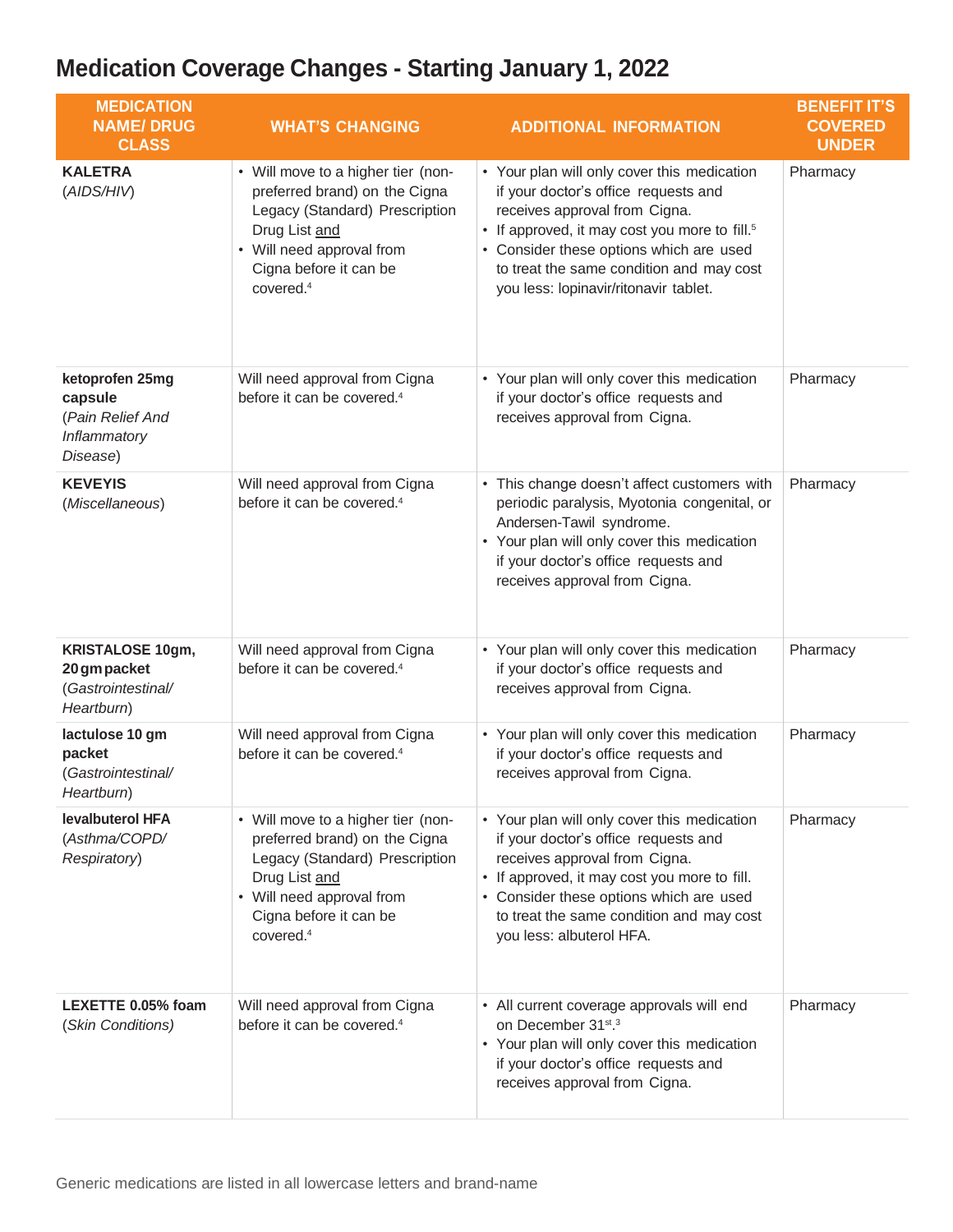| <b>MEDICATION</b><br><b>NAME/DRUG</b><br><b>CLASS</b>                                      | <b>WHAT'S CHANGING</b>                                                                                                                                                                                 | <b>ADDITIONAL INFORMATION</b>                                                                                                                                                                                                                                                       | <b>BENEFIT IT'S</b><br><b>COVERED</b><br><b>UNDER</b> |
|--------------------------------------------------------------------------------------------|--------------------------------------------------------------------------------------------------------------------------------------------------------------------------------------------------------|-------------------------------------------------------------------------------------------------------------------------------------------------------------------------------------------------------------------------------------------------------------------------------------|-------------------------------------------------------|
| methylphenidate ER<br>72mg<br>(Attention Deficit<br>Hyperactivity<br>Disorder)             | Will move to a higher tier (non-<br>preferred brand) on the Cigna<br>Legacy (Standard) Prescription<br>Drug List.                                                                                      | • This medication may cost you more to<br>fill.                                                                                                                                                                                                                                     | Pharmacy                                              |
| <b>MULTAQ</b><br>(Blood Pressure/<br><b>Heart Medications)</b>                             | Will need approval from Cigna<br>before it can be covered. <sup>4</sup>                                                                                                                                | • This change doesn't affect customers<br>currently using this medication.<br>• Your plan will only cover this medication<br>if your doctor's office requests and<br>receives approval from Cigna.                                                                                  | Pharmacy                                              |
| <b>MYDAYIS</b><br>(Attention Deficit<br>Hyperactivity<br>Disorder)                         | Will move to a lower tier (preferred<br>brand) on the Cigna Legacy<br>(Standard) Prescription Drug List.                                                                                               | • This medication may cost you less to fill.                                                                                                                                                                                                                                        | Pharmacy                                              |
| <b>NALFON 400mg</b><br>capsule<br>(Pain Relief And<br>Inflammatory<br>Disease)             | Will need approval from Cigna<br>before it can be covered. <sup>4</sup>                                                                                                                                | • All current coverage approvals will end<br>on December 31st.3<br>• Your plan will only cover this medication<br>if your doctor's office requests and<br>receives approval from Cigna.                                                                                             | Pharmacy                                              |
| <b>NAPROSYN</b><br>125mg/5ml<br>suspension<br>(Pain Relief And<br>Inflammatory<br>Disease) | Will need approval from Cigna<br>before it can be covered. <sup>4</sup>                                                                                                                                | • All current coverage approvals will end<br>on December 31st.3<br>• Your plan will only cover this medication<br>if your doctor's office requests and<br>receives approval from Cigna.                                                                                             | Pharmacy                                              |
| naproxen 125mg/5ml<br>suspension<br>(Pain Relief And<br>Inflammatory<br>Disease)           | Will need approval from Cigna<br>before it can be covered. <sup>4</sup>                                                                                                                                | • Your plan will only cover this medication<br>if your doctor's office requests and<br>receives approval from Cigna.                                                                                                                                                                | Pharmacy                                              |
| niacin 500mg<br>(Cholesterol<br>Medications)                                               | Will need approval from Cigna<br>before it can be covered. <sup>4</sup>                                                                                                                                | • Your plan will only cover this medication<br>if your doctor's office requests and<br>receives approval from Cigna.                                                                                                                                                                | Pharmacy                                              |
| NIACOR 500mg<br>(Cholesterol<br>Medications)                                               | • Will move to a higher tier (non-<br>preferred brand) on the Cigna<br>Legacy (Standard) Prescription<br>Drug List and<br>• Will need approval from<br>Cigna before it can be<br>covered. <sup>4</sup> | • Your plan will only cover this medication<br>if your doctor's office requests and<br>receives approval from Cigna.<br>• If approved, it may cost you more to fill.<br>• Consider these options which are used<br>to treat the same condition and may cost<br>you less: niacin ER. | Pharmacy                                              |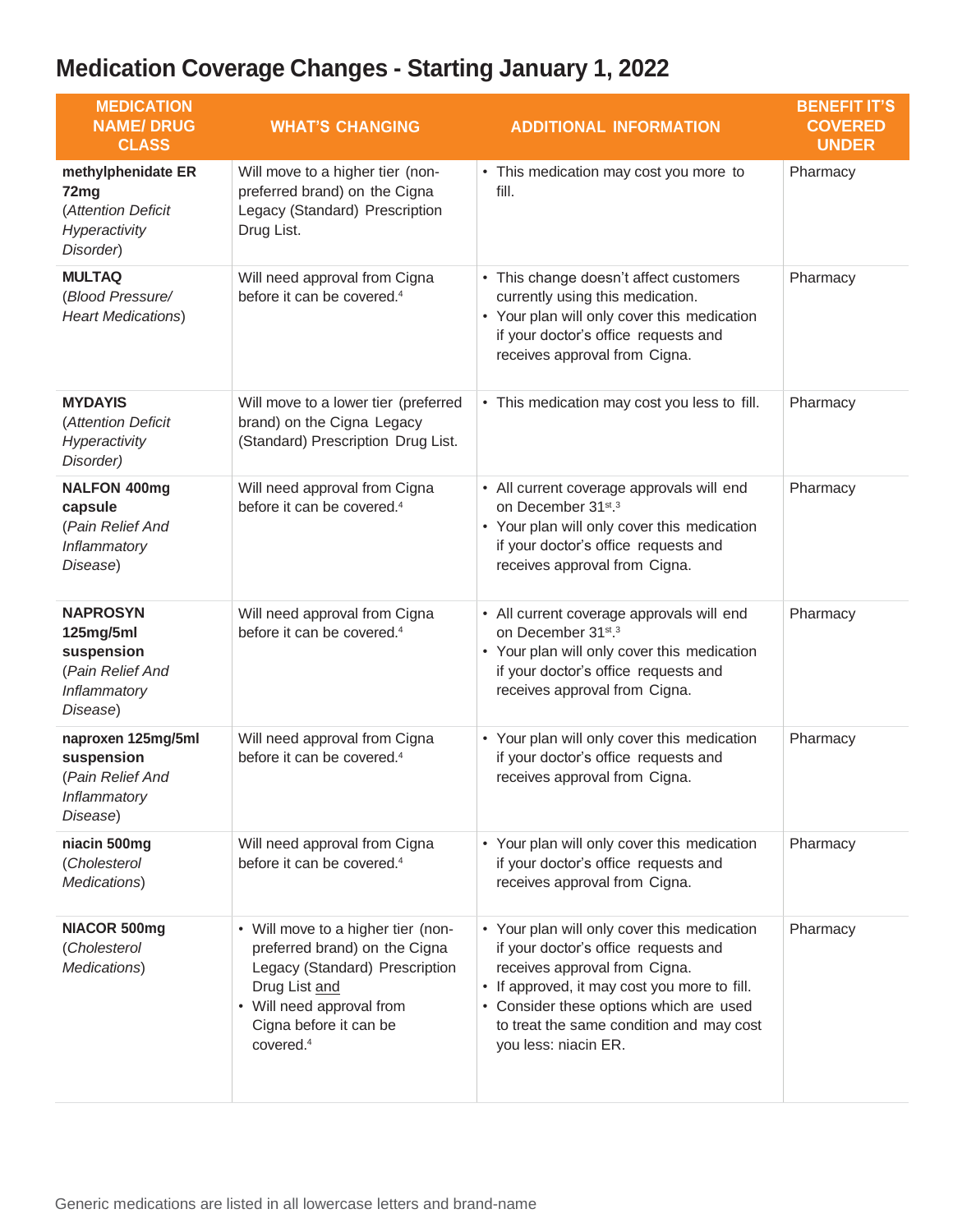| <b>MEDICATION</b><br><b>NAME/DRUG</b><br><b>CLASS</b>                                       | <b>WHAT'S CHANGING</b>                                                                                                                                                                                 | <b>ADDITIONAL INFORMATION</b>                                                                                                                                                                                                                                                                 | <b>BENEFIT IT'S</b><br><b>COVERED</b><br><b>UNDER</b> |
|---------------------------------------------------------------------------------------------|--------------------------------------------------------------------------------------------------------------------------------------------------------------------------------------------------------|-----------------------------------------------------------------------------------------------------------------------------------------------------------------------------------------------------------------------------------------------------------------------------------------------|-------------------------------------------------------|
| <b>NORGESIC FORTE</b><br>50-770-60mg<br>(Pain Relief And<br>Inflammatory<br>Disease)        | Will need approval from Cigna<br>before it can be covered. <sup>4</sup>                                                                                                                                | • Your plan will only cover this medication<br>if your doctor's office requests and<br>receives approval from Cigna.                                                                                                                                                                          | Pharmacy                                              |
| <b>NOVOLOG</b><br>(Diabetes)                                                                | • Will move to a higher tier (non-<br>preferred brand) on the Cigna<br>Legacy (Standard) Prescription<br>Drug List and<br>• Will need approval from<br>Cigna before it can be<br>covered. <sup>4</sup> | • Your plan will only cover this medication<br>if your doctor's office requests and<br>receives approval from Cigna.<br>• If approved, it may cost you more to fill.<br>• Consider these options which are<br>used to treat the same condition and<br>may cost you less: HUMALOG,<br>LYUMJEV. | Pharmacy                                              |
| orphenadrine-aspirin-<br>caffeine 50-770- 60mg<br>(Pain Relief And<br>Inflammatory Disease) | Will need approval from Cigna<br>before it can be covered. <sup>4</sup>                                                                                                                                | • Your plan will only cover this medication<br>if your doctor's office requests and<br>receives approval from Cigna.                                                                                                                                                                          | Pharmacy                                              |
| <b>ORPHENGESIC FORTE</b><br>50-770-60mg<br>(Pain Relief And<br>Inflammatory Disease)        | Will need approval from Cigna<br>before it can be covered. <sup>4</sup>                                                                                                                                | • Your plan will only cover this medication<br>if your doctor's office requests and<br>receives approval from Cigna.                                                                                                                                                                          | Pharmacy                                              |
| oxiconazole 1% cream<br>(Skin Conditions)                                                   | Will need approval from Cigna<br>before it can be covered. <sup>4</sup>                                                                                                                                | • Your plan will only cover this medication<br>if your doctor's office requests and<br>receives approval from Cigna.                                                                                                                                                                          | Pharmacy                                              |
| <b>OZEMPIC</b><br>(Diabetes)                                                                | Will need approval from Cigna<br>before it can be covered. <sup>4</sup>                                                                                                                                | • This change doesn't affect customers<br>using this medication to treat Type 2<br>Diabetes.<br>• All current coverage approvals will end<br>on December 31st.3<br>• Your plan will only cover this medication<br>if your doctor's office requests and<br>receives approval from Cigna.       | Pharmacy                                              |
| OZOBAX 5mg/5ml<br>solution<br>(Pain Relief And<br>Inflammatory<br>Disease)                  | Will need approval from Cigna<br>before it can be covered. <sup>4</sup>                                                                                                                                | • Your plan will only cover this medication<br>if your doctor's office requests and<br>receives approval from Cigna.                                                                                                                                                                          | Pharmacy                                              |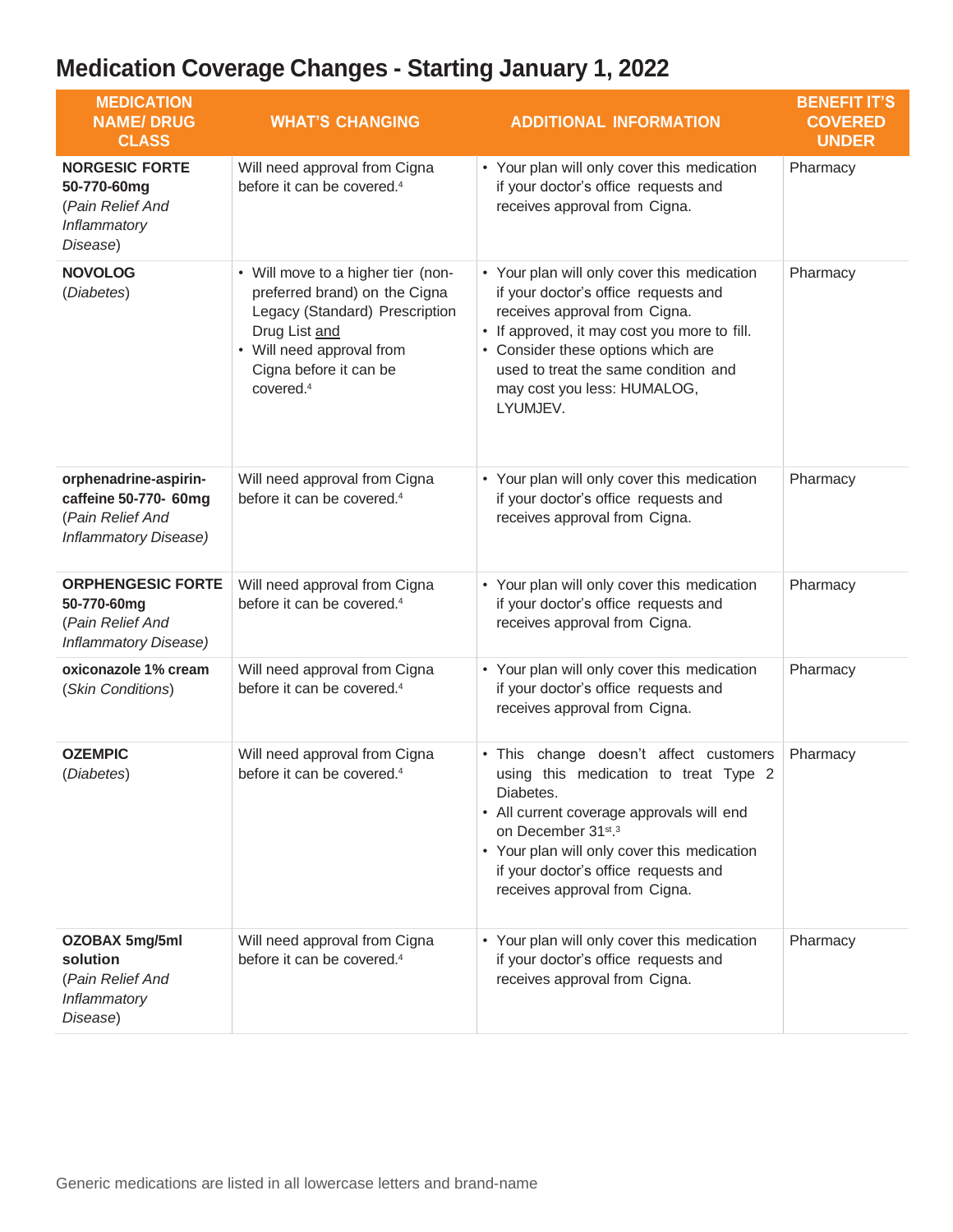| <b>MEDICATION</b><br><b>NAME/DRUG</b><br><b>CLASS</b>                   | <b>WHAT'S CHANGING</b>                                                                                            | <b>ADDITIONAL INFORMATION</b>                                                                                                                                                                                                                                                           | <b>BENEFIT IT'S</b><br><b>COVERED</b><br><b>UNDER</b> |
|-------------------------------------------------------------------------|-------------------------------------------------------------------------------------------------------------------|-----------------------------------------------------------------------------------------------------------------------------------------------------------------------------------------------------------------------------------------------------------------------------------------|-------------------------------------------------------|
| <b>PERFOROMIST</b><br>(Asthma/COPD/<br>Respiratory)                     | Will need approval from Cigna<br>before it can be covered. <sup>4</sup>                                           | • Your plan will only cover this medication<br>if your doctor's office requests and<br>receives approval from Cigna.                                                                                                                                                                    | Pharmacy                                              |
| <b>RELEXXI 72mg</b><br>(Attention Deficit<br>Hyperactivity<br>Disorder) | Will move to a higher tier (non-<br>preferred brand) on the Cigna<br>Legacy (Standard) Prescription<br>Drug List. | • This medication may cost you more to<br>fill.<br>• Consider these covered options which are<br>used to treat the same condition:<br>methylphenidate ER 36mg tablet.                                                                                                                   | Pharmacy                                              |
| <b>REMODULIN</b><br>(Asthma/COPD/<br>Respiratory)                       | Will move to a higher tier (non-<br>preferred brand) on the Cigna<br>Legacy (Standard) Prescription<br>Drug List. | • All current coverage approvals will end<br>on December 31st.3<br>• This medication may cost you more to<br>$fill.^5$<br>• Consider these covered options which are<br>used to treat the same condition:<br>treprostinil.                                                              | Pharmacy                                              |
|                                                                         |                                                                                                                   |                                                                                                                                                                                                                                                                                         |                                                       |
| <b>RYBELSUS</b><br>(Diabetes)                                           | Will need approval from Cigna<br>before it can be covered. <sup>4</sup>                                           | • This change doesn't affect customers<br>using this medication to treat Type 2<br>Diabetes.<br>• All current coverage approvals will end<br>on December 31st.3<br>• Your plan will only cover this medication<br>if your doctor's office requests and<br>receives approval from Cigna. | Pharmacy                                              |
| RYCLORA 2mg/5ml<br>(Allergy/Nasal Sprays)                               | Will need approval from Cigna<br>before it can be covered. <sup>4</sup>                                           | • Your plan will only cover this medication<br>if your doctor's office requests and<br>receives approval from Cigna.                                                                                                                                                                    | Pharmacy                                              |
| <b>SANDOSTATIN LAR</b><br>(Hormonal Agents)                             | Will move to a higher tier (non-<br>preferred brand) on the Cigna<br>Legacy (Standard) Prescription<br>Drug List. | • This medication may cost you more to<br>$fill.^5$<br>• Consider these options which are used<br>to treat the same condition and may cost<br>you less: SOMATULINE DEPOT.                                                                                                               | Pharmacy                                              |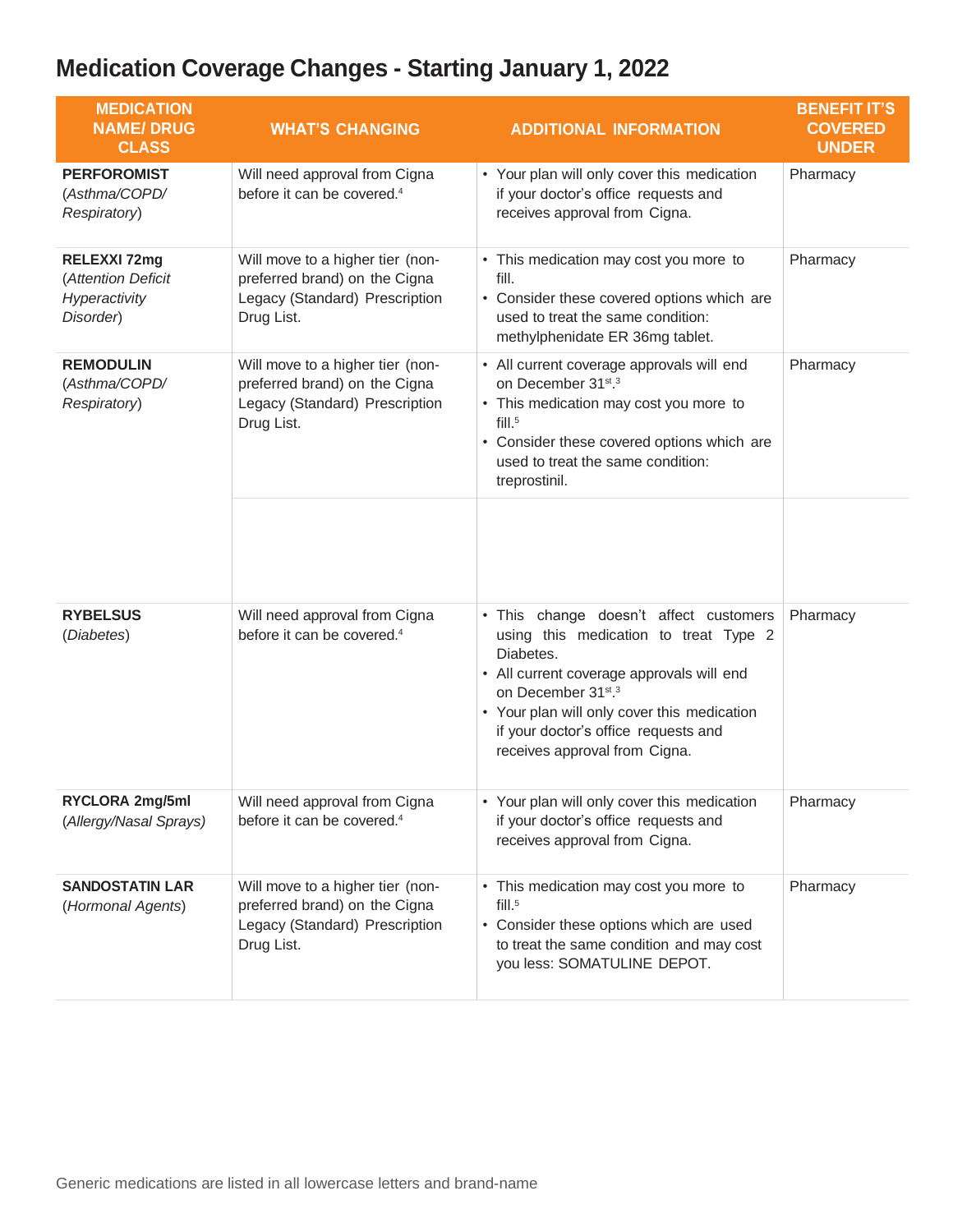| <b>MEDICATION</b><br><b>NAME/DRUG</b><br><b>CLASS</b>                       | <b>WHAT'S CHANGING</b>                                                                                                                                                                                 | <b>ADDITIONAL INFORMATION</b>                                                                                                                                                                                                                                                                                              | <b>BENEFIT IT'S</b><br><b>COVERED</b><br><b>UNDER</b> |
|-----------------------------------------------------------------------------|--------------------------------------------------------------------------------------------------------------------------------------------------------------------------------------------------------|----------------------------------------------------------------------------------------------------------------------------------------------------------------------------------------------------------------------------------------------------------------------------------------------------------------------------|-------------------------------------------------------|
| <b>SEGLUROMET</b><br>(Diabetes)                                             | • Will move to a higher tier (non-<br>preferred brand) on the Cigna<br>Legacy (Standard) Prescription<br>Drug List and<br>• Will need approval from<br>Cigna before it can be<br>covered. <sup>4</sup> | • Your plan will only cover this medication<br>if your doctor's office requests and<br>receives approval from Cigna.<br>• If approved, it may cost you more to fill.<br>• Consider these options which are<br>used to treat the same condition and<br>may cost you less: SYNJARDY,<br>SYNJARDY XR, XIGDUO XR.              | Pharmacy                                              |
| <b>SPIRIVA, SPIRIVA</b><br><b>RESPIMAT</b><br>(Asthma/COPD/<br>Respiratory) | Will move/moved to a lower tier<br>(preferred brand) on the Cigna<br>Legacy (Standard) Prescription<br>Drug List.                                                                                      | • This medication may cost you less to fill.                                                                                                                                                                                                                                                                               | Pharmacy                                              |
| <b>STEGLATRO</b><br>(Diabetes)                                              | • Will move to a higher tier (non-<br>preferred brand) on the Cigna<br>Legacy (Standard) Prescription<br>Drug List and<br>• Will need approval from<br>Cigna before it can be<br>covered. <sup>4</sup> | • Your plan will only cover this medication<br>if your doctor's office requests and<br>receives approval from Cigna.<br>• If approved, it may cost you more to fill.<br>• Consider these options which are<br>used to treat the same condition and<br>may cost you less: metformin,<br>FARXIGA, JARDIANCE.                 | Pharmacy                                              |
| <b>STIOLTO RESPIMAT</b><br>(Asthma/COPD/<br>Respiratory)                    | Will move/moved to a lower tier<br>(preferred brand) on the Cigna<br>Legacy (Standard) Prescription<br>Drug List.                                                                                      | • This means it may cost you less to fill.                                                                                                                                                                                                                                                                                 | Pharmacy                                              |
| <b>SYMFI, SYMFILO</b><br>(AIDS/HIV)                                         | • Will move to a higher tier (non-<br>preferred brand) on the Cigna<br>Legacy (Standard) Prescription<br>Drug List and<br>• Will need approval from<br>Cigna before it can be<br>covered. <sup>4</sup> | • Your plan will only cover this medication<br>if your doctor's office requests and<br>receives approval from Cigna.<br>• If approved, it may cost you more to fill. <sup>5</sup><br>• Consider these options which are<br>used to treat the same condition and<br>may cost you less: efravirenz/<br>lamivudine/tenofovir. | Pharmacy                                              |
| <b>SYNTHROID</b><br>(Hormonal Agents)                                       | Will need approval from Cigna<br>before it can be covered. <sup>4</sup>                                                                                                                                | • Customers currently using this<br>medication won't be affected by this<br>change until March 1st.<br>• Your plan will only cover this medication<br>if your doctor's office requests and<br>receives approval from Cigna.                                                                                                | Pharmacy                                              |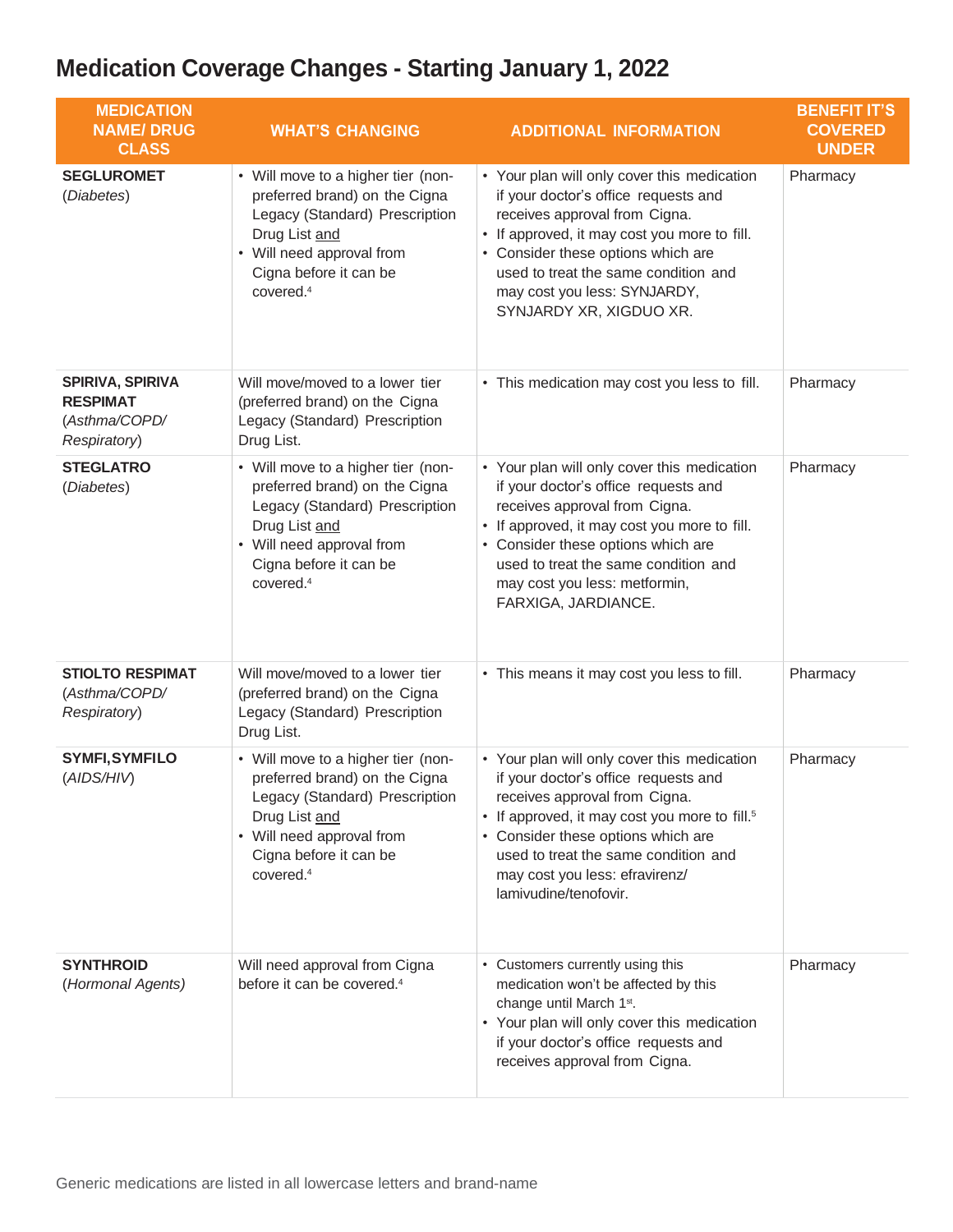| <b>MEDICATION</b><br><b>NAME/DRUG</b><br><b>CLASS</b>                                      | <b>WHAT'S CHANGING</b>                                                                                                                                                                                 | <b>ADDITIONAL INFORMATION</b>                                                                                                                                                                                                                                                                    | <b>BENEFIT IT'S</b><br><b>COVERED</b><br><b>UNDER</b> |
|--------------------------------------------------------------------------------------------|--------------------------------------------------------------------------------------------------------------------------------------------------------------------------------------------------------|--------------------------------------------------------------------------------------------------------------------------------------------------------------------------------------------------------------------------------------------------------------------------------------------------|-------------------------------------------------------|
| <b>TASIGNA</b><br>(Cancer)                                                                 | Will move to a higher tier (non-<br>preferred brand) on the Cigna<br>Legacy (Standard) Prescription<br>Drug List.                                                                                      | • This medication may cost you more to<br>$fill.^5$<br>• Consider these options which are used to<br>treat the same condition and may cost you<br>less: imatinib, SPRYCEL.                                                                                                                       | Pharmacy                                              |
| THIOLA, THIOLA EC<br>(Urinary Tract<br>Conditions)                                         | • Will move to a higher tier (non-<br>preferred brand) on the Cigna<br>Legacy (Standard) Prescription<br>Drug List and<br>• Will need approval from<br>Cigna before it can be<br>covered. <sup>4</sup> | • Your plan will only cover this medication<br>if your doctor's office requests and<br>receives approval from Cigna.<br>• If approved, it may cost you more to fill. <sup>5</sup><br>• Consider these options which are used<br>to treat the same condition and may cost<br>you less: tiopronin. | Pharmacy                                              |
| triamcinolone<br>0.05% ointment,<br>triamcinolone 0.147<br>mg/g spray<br>(Skin Conditions) | Will need approval from Cigna<br>before it can be covered. <sup>4</sup>                                                                                                                                | • Your plan will only cover this medication<br>if your doctor's office requests and<br>receives approval from Cigna.                                                                                                                                                                             | Pharmacy                                              |
| <b>TRULICITY</b><br>(Diabetes)                                                             | Will need approval from Cigna<br>before it can be covered. <sup>4</sup>                                                                                                                                | • This change doesn't affect customers<br>using this medication to treat Type 2<br>Diabetes.<br>• All current coverage approvals will end<br>on December 31st.3<br>• Your plan will only cover this medication<br>if your doctor's office requests and<br>receives approval from Cigna.          | Pharmacy                                              |
| <b>UDENYCA</b><br>(Blood Modifiers/<br><b>Bleeding Disorders)</b>                          | Will move to a higher tier (non-<br>preferred brand) on the Cigna<br>Legacy (Standard) Prescription<br>Drug List.                                                                                      | • This medication may cost you more to<br>fill. <sup>4</sup><br>• Consider these options which are used<br>to treat the same condition and may<br>cost you less: NEULASTA,<br>NYVEPRIA, ZIEXTENZO.                                                                                               | Pharmacy                                              |
| <b>VICTOZA</b><br>(Diabetes)                                                               | Will need approval from Cigna<br>before it can be covered. <sup>4</sup>                                                                                                                                | . This change doesn't affect customers<br>using this medication to treat Type 2<br>Diabetes.<br>• All current coverage approvals will end<br>on December 31st.3<br>• Your plan will only cover this medication<br>if your doctor's office requests and<br>receives approval from Cigna.          | Pharmacy                                              |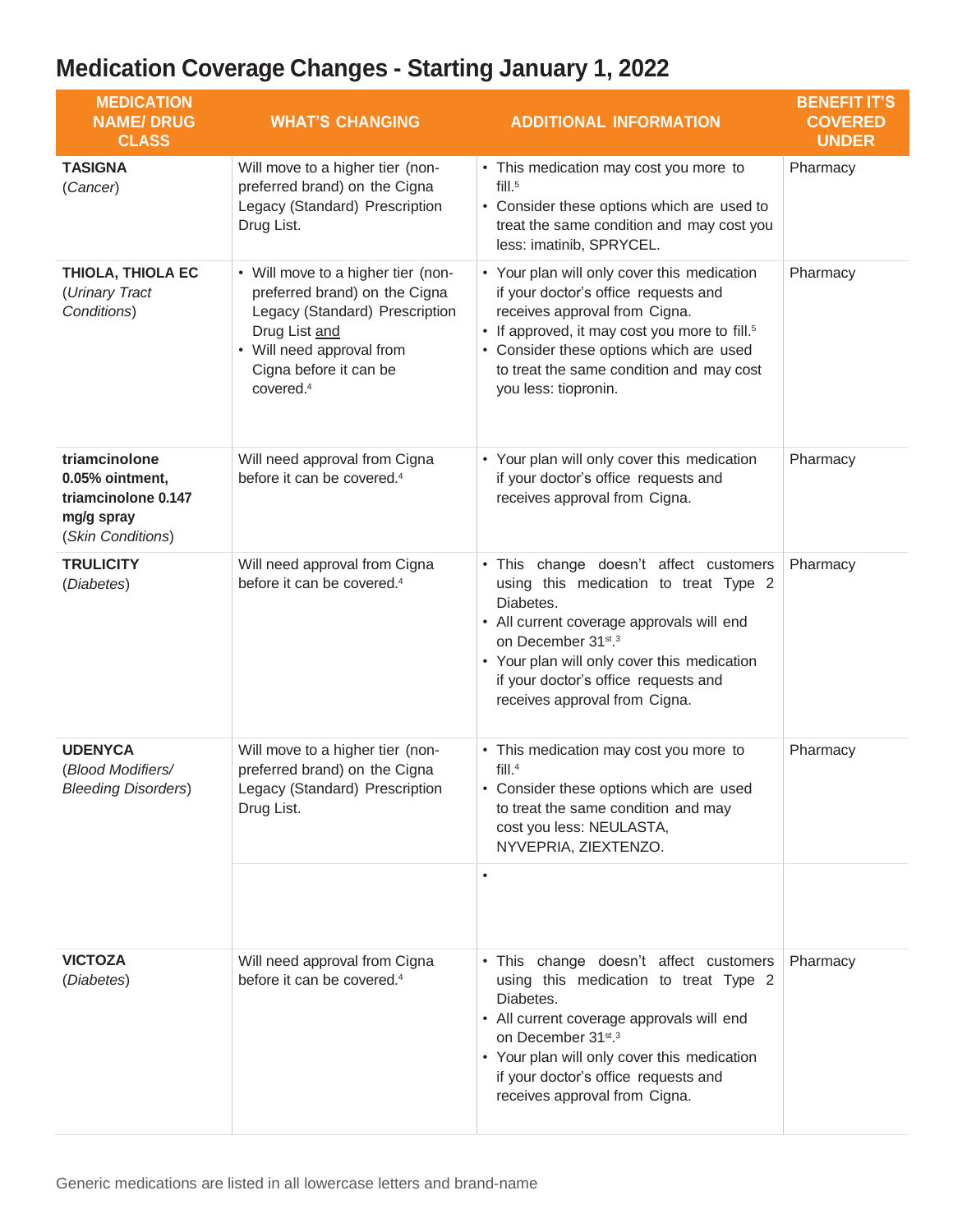| <b>MEDICATION</b><br><b>NAME/DRUG</b><br><b>CLASS</b>                | <b>WHAT'S CHANGING</b>                                                                                            | <b>ADDITIONAL INFORMATION</b>                                                                                        | <b>BENEFIT IT'S</b><br><b>COVERED</b><br><b>UNDER</b> |
|----------------------------------------------------------------------|-------------------------------------------------------------------------------------------------------------------|----------------------------------------------------------------------------------------------------------------------|-------------------------------------------------------|
| <b>XOPENEX HFA</b><br>(Asthma/COPD/<br>Respiratory)                  | Will need approval from Cigna<br>before it can be covered. <sup>4</sup>                                           | • Your plan will only cover this medication<br>if your doctor's office requests and<br>receives approval from Cigna. | Pharmacy                                              |
| <b>ZIEXTENZO</b><br>(Blood Modifiers/<br><b>Bleeding Disorders</b> ) | Will move/moved to a lower tier<br>(preferred brand) on the Cigna<br>Legacy (Standard) Prescription<br>Drug List. | • This medication may cost you less to fill.                                                                         | Pharmacy                                              |
|                                                                      |                                                                                                                   |                                                                                                                      |                                                       |

#### **Plan/Benefit Exclusions**

The medications listed below will be excluded from coverage on the Cigna Prescription Drug List. **These medicationsarenotapprovedbytheU.S.FoodandDrugAdministration(FDA).** Cignaplans only cover medications that are FDA-approved for safety and effectiveness.

| <b>MEDICATION NAME/</b>            | <b>MEDICATION NAME/</b>                     |
|------------------------------------|---------------------------------------------|
| <b>DRUG CLASS</b>                  | <b>DRUG CLASS</b>                           |
| <b>ATOPICLAIR cream</b>            | DERMAZENE cream, cream packet               |
| (Skin Conditions)                  | (Skin Conditions)                           |
| AVO cream topical emulsion (Skin   | GORDON'S UREA 22% ointment (Skin            |
| Conditions)                        | Conditions)                                 |
| B-12 compliance inj kit            | HALUCORT gel                                |
| (Nutritional/Dietary)              | (Skin Conditions)                           |
| balsam peru castor oil ointment    | hydrocortisone-iodoquinol-aloe sachet (Skin |
| (Skin Conditions)                  | Conditions)                                 |
| BENSAL HP 3% ointment* (Skin       | hydrocortisone-iodoquinol cream (Skin       |
| Conditions)                        | Condtions)                                  |
| <b>BIAFINE</b> emulsion (Skin      | KERAFOAM 30%, 42% FOAM                      |
| Conditions)                        | (Skin Conditions)                           |
| BIONECT 0.2% cream                 | KERALYT 6% gel, scalp complete kit          |
| (Skin Conditions)                  | (Skin Conditions)                           |
| BP CLEANSING WASH                  | <b>MIMYX</b>                                |
| (Skin Conditions)                  | (Skin Conditions)                           |
| CELACYN gel (Skin                  | PAIN EASE medium stream spray (Pain Relief  |
| Conditions)                        | And Inflammatory Disease)                   |
| CEM-UREA 45% pre-filled applicator | PHYSICIANS EZ USE B-12 kit                  |
| (Skin Conditions)                  | (Nurtritional/Dietary)                      |

Generic medications are listed in all lowercase letters and brand-name medications are listed in all capital letters.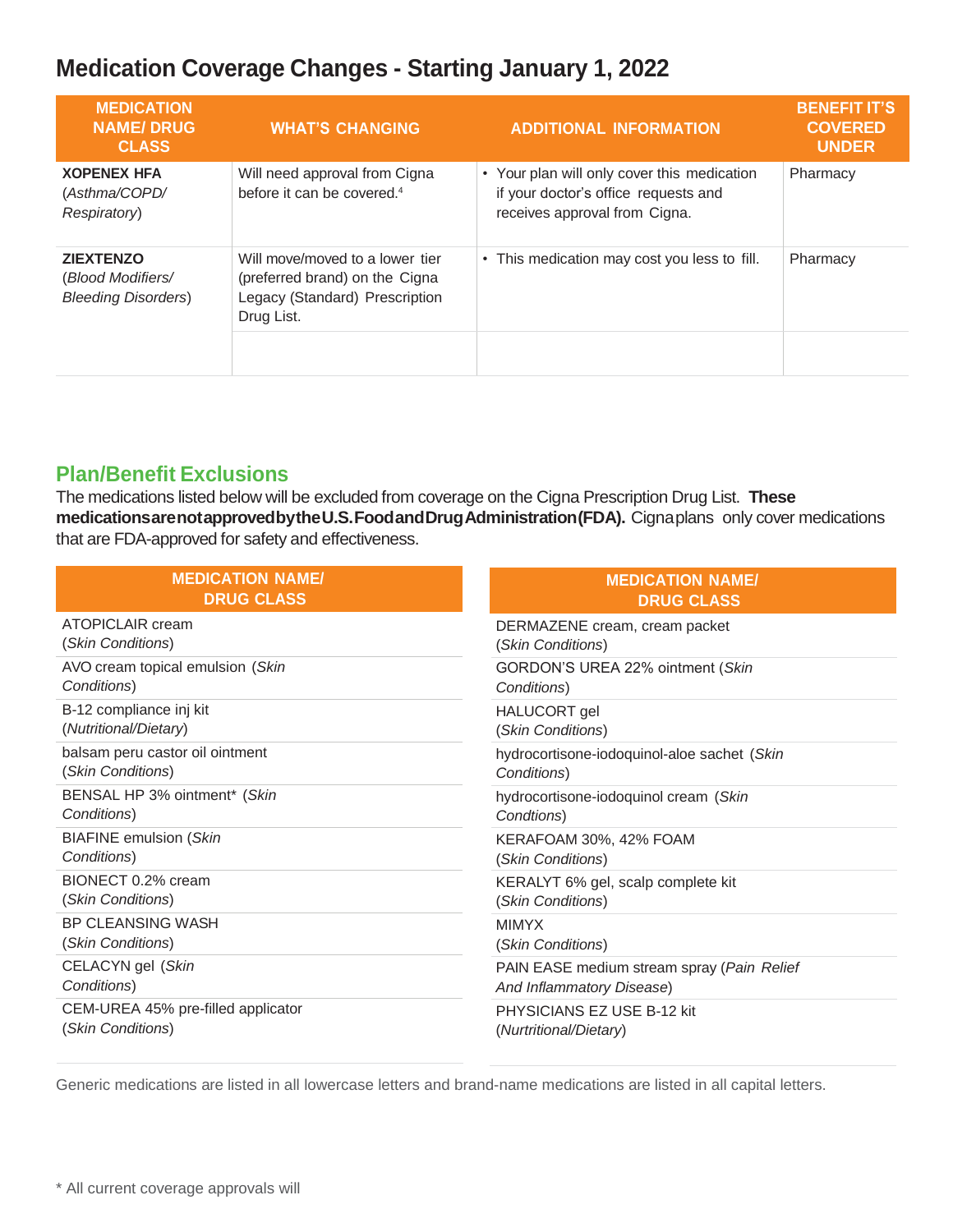#### **Plan/Benefit Exclusions** *(cont)*

| <b>MEDICATION NAME/</b>                               | <b>MEDICATION NAME/</b>                                                                                                                                       |  |
|-------------------------------------------------------|---------------------------------------------------------------------------------------------------------------------------------------------------------------|--|
| <b>DRUG CLASS</b>                                     | <b>DRUG CLASS</b>                                                                                                                                             |  |
| PODOCON-25 liquid                                     | SALVAX 6% foam; SALVAX DUO PLUS combo pack (Skin                                                                                                              |  |
| (Skin Conditions)                                     | Conditions)                                                                                                                                                   |  |
| PR cream kit (Skin                                    | silver nitrate 0.5% solution; silver nitrate applicatior (Skin                                                                                                |  |
| Conditions)                                           | Conditions)                                                                                                                                                   |  |
| PROMISEB topical cream                                | sodium sulfacetamide-sulfur cleanser (Skin                                                                                                                    |  |
| (Skin Conditions)                                     | Conditions)                                                                                                                                                   |  |
| PRUMYX cream (Skin                                    | SONAFINE topical emulsion (Skin                                                                                                                               |  |
| Conditions)                                           | Conditions)                                                                                                                                                   |  |
| PRUTECT topical emulsion (Skin                        | UMECTA 40% mousse                                                                                                                                             |  |
| Conditions)                                           | (Skin Conditions)                                                                                                                                             |  |
| QUTENZA 8% kit (1 patch, 2 patch)                     | URAMAXIN 20% foam                                                                                                                                             |  |
| (Skin Condtions)                                      | (Skin Conditions)                                                                                                                                             |  |
| RADIAPLEXRX gel<br>(Skin Conditions)                  | UREA 35% foam, 39% cream, 40% cream, 40% gel,<br>40% lotion, 41% cream, 45% cream, 45% nail gel, 47%<br>cream, 50% cream, 50% nail stick<br>(Skin Conditions) |  |
| RECEDO topical gel<br>(Skin Conditions)               |                                                                                                                                                               |  |
| salicylic acid 26% liquid, 27.5% liquid, 6% cream, 6% | URE-K 50% cream                                                                                                                                               |  |
| cream kit, 6% foam, 6% gel, 6% lotion, 6% shampoo;    | (Skin Conditions)                                                                                                                                             |  |
| salicylic acid ER 28.5% solution                      | VASHE WOUND THERAPY solution                                                                                                                                  |  |
| (Skin Conditions)                                     | (Miscellaneous)                                                                                                                                               |  |
| SALIMEZ FORTE 10% cream                               | <b>VENELEX ointment (Skin</b>                                                                                                                                 |  |
| (Skin Conditions)                                     | Conditions)                                                                                                                                                   |  |
| SALKERA 6% foam                                       | XUREA 39% cream (Skin                                                                                                                                         |  |
| (Skin Conditions)                                     | Conditions)                                                                                                                                                   |  |

#### **Changes to Cigna's Preventive Medication Program**

The medications listed below will no longer be part of Cigna's Preventive Medication Program. There are other medications available through the program that you can switch to. We've listed some below.

| <b>MEDICATION NAME/</b><br><b>DRUG CLASS</b> | <b>MEDICATION(S) AVAILABLE AT YOUR</b><br><b>PREVENTIVE COST-SHARE</b>                                                                                  |
|----------------------------------------------|---------------------------------------------------------------------------------------------------------------------------------------------------------|
| acetazolamide<br>(Diuretics)                 | This medication is covered on Tier 1 (generic).                                                                                                         |
| acetazolamide ER<br>(Diuretics)              | This medication is covered on Tier 1 (generic).                                                                                                         |
| <b>ADRENALIN</b><br>(Miscellaneous)          | This medication isn't covered under your pharmacy benefit. Please talk with<br>your doctor about your covered options (e.g. epinephrine autoinjectors). |
| albuterol<br>(Asthma/COPD/Respiratory)       | This medication is covered on Tier 1 (generic).                                                                                                         |
| ANTARA<br>(Cholesterol Medications)          | fenofibrate                                                                                                                                             |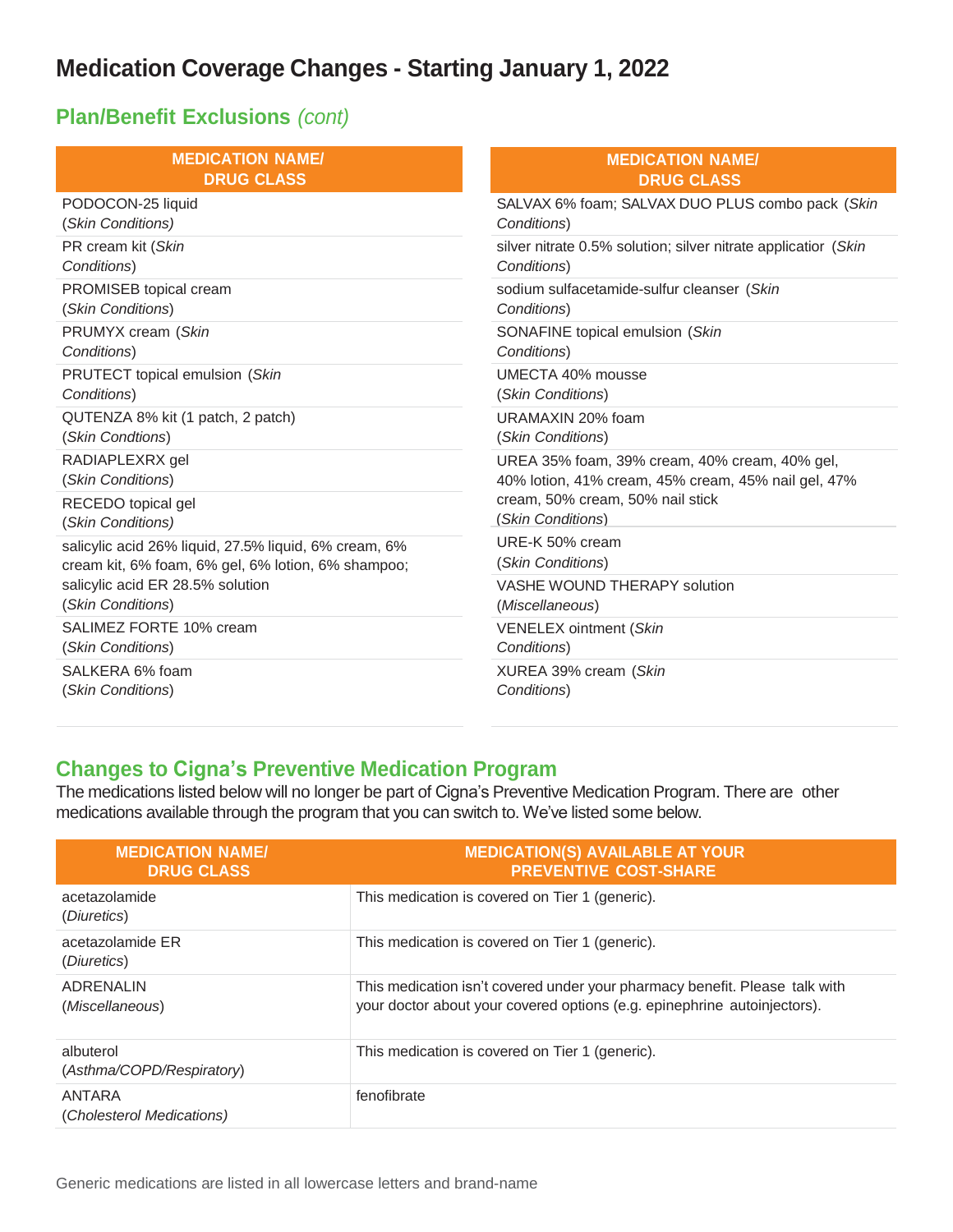### **Changes to Cigna's Preventive Medication Program** *(cont)*

| <b>MEDICATION NAME/</b><br><b>DRUG CLASS</b>             | <b>MEDICATION(S) AVAILABLE AT YOUR</b><br><b>PREVENTIVE COST-SHARE</b>                                                |
|----------------------------------------------------------|-----------------------------------------------------------------------------------------------------------------------|
| <b>ATROVENT HFA</b><br>(Asthma/COPD/Respiratory)         | This medication is covered on Tier 2 (preferred brand).                                                               |
| <b>AVANDIA</b><br>(Diabetes)                             | pioglitazone                                                                                                          |
| <b>BINOSTO</b><br>(Osteoporosis Products)                | alendronate, ibandronate, risedronate, risedronate DR                                                                 |
| calcitonin salmon<br>(Osteoporosis Products)             | This medication is covered on Tier 1 (generic).                                                                       |
| <b>CARDURA XL</b><br>(Blood Pressure/Heart Medications)  | doxazosin                                                                                                             |
| cilostozal<br>(Blood Thinners/Anti-Clotting)             | This medication is covered on Tier 1 (generic).                                                                       |
| <b>COLESTID</b><br>(Cholesterol Medications)             | colestipol tablet, granules, or packet                                                                                |
| <b>COMBIVENT RESPIMAT</b><br>(Asthma/COPD/Respiratory)   | This medication is covered on Tier 2 (preferred brand).                                                               |
| <b>CONJUPRI</b><br>(Blood Pressure/Heart Medications)    | amlodipine, felodipine ER, nicardipine, nifedipine                                                                    |
| cromolyn sodium nasal spray<br>(Allergy/Nasal Sprays)    | This medication is covered on Tier 1 (generic).                                                                       |
| <b>CYCLOSET</b><br>(Diabetes)                            | This medication is covered on Tier 3 (non-preferred brand). Please talk with<br>your doctor about lower-cost options. |
| DERMACINRX PRENATRIX<br>(Nutritional/Dietary)            | Any generic prenatal vitamin                                                                                          |
| <b>EDARBI</b><br>(Blood Pressure/Heart Medications)      | Generic ARBs (e.g. losartan; valsartan)                                                                               |
| <b>EDARBYCLOR</b><br>(Blood Pressure/Heart Medications)  | Generic ARBs + HCTZ (e.g. losartan-HCTZ)                                                                              |
| <b>ELIXOPHYLLIN</b><br>(Asthma/COPD/Respiratory)         | theophylline oral solution, theophylline ER                                                                           |
| <b>EVENITY 2 syringes</b><br>(Osteoporosis Products)     | alendronate, ibandronate, risedronate, raloxifene                                                                     |
| <b>FORTEO</b><br>(Hormonal Agents)                       | This medication is covered on Tier 2 (preferred brand).                                                               |
| <b>GLYXAMBI</b><br>(Diabetes)                            | This medication is covered on Tier 2 (preferred brand).                                                               |
| <b>HEMANGEOL</b><br>(Blood Pressure/Heart Medications)   | propranolol                                                                                                           |
| <b>INNOPRAN XL</b><br>(Blood Pressure/Heart Medications) | propranolol ER                                                                                                        |
| <b>INVOKAMET</b><br>(Diabetes)                           | SYNJARDY, SYNJARDY XR, XIGDUO XR                                                                                      |
| <b>INVOKAMET XR</b><br>(Diabetes)                        | SYNJARDY, SYNJARDY XR, XIGDUO XR                                                                                      |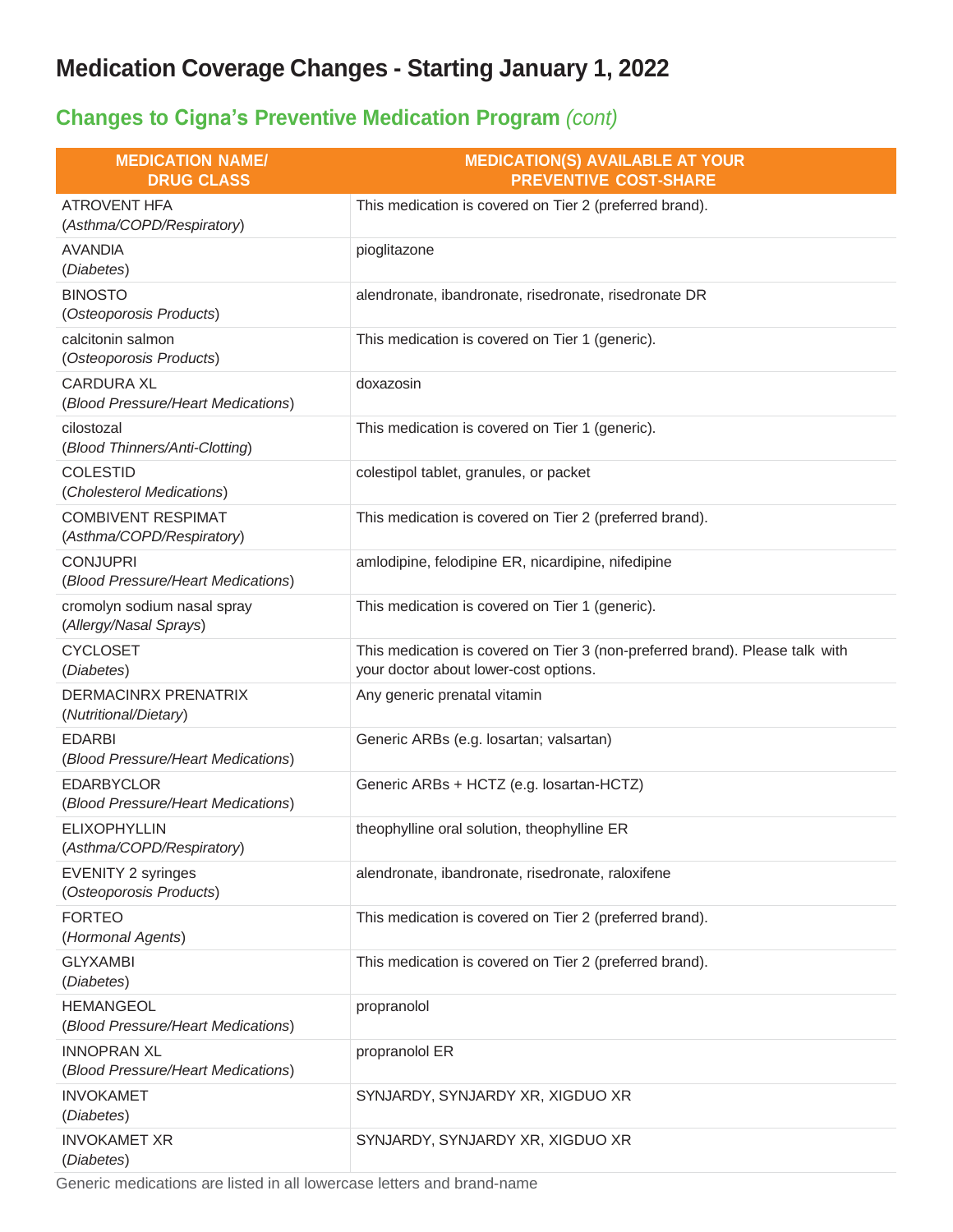### **Changes to Cigna's Preventive Medication Program** *(cont)*

| <b>MEDICATION NAME/</b><br><b>DRUG CLASS</b>              | <b>MEDICATION(S) AVAILABLE AT YOUR</b><br><b>PREVENTIVE COST-SHARE</b> |
|-----------------------------------------------------------|------------------------------------------------------------------------|
| <b>JANUMET</b><br>(Diabetes)                              | This medication is covered on Tier 2 (preferred brand).                |
| <b>JANUMET XR</b><br>(Diabetes)                           | This medication is covered on Tier 2 (preferred brand).                |
| <b>LIPOFEN</b><br>(Cholesterol Medications)               | fenofibrate                                                            |
| <b>LIVALO</b><br>(Cholesterol Medications)                | Generic statins (e.g. atorvastatin; simvastatin)                       |
| methazolamide<br>(Diuretics)                              | This medication is covered on Tier 1 (generic).                        |
| phenoxybenzamine<br>(Blood Pressure/Heart Medications)    | This medication is covered on Tier 1 (generic).                        |
| <b>PREGENNA</b><br>(Nuritioinal/Dietary)                  | Any generic prenatal vitamin                                           |
| <b>PROLIA</b><br>(Osteoporosis Products)                  | alendronate, ibandronate, raloxifene, risedronate                      |
| <b>QTERN</b><br>(Diabetes)                                | This medication is covered on Tier 2 (preferred brand).                |
| <b>SEGLUROMET</b><br>(Diabetes)                           | SYNJARDY, SYNJARDY XR, XIGDUO XR                                       |
| SOLIQUA 100-33<br>(Diabetes                               | This medication is covered on Tier 2 (preferred brand).                |
| sotalol<br>(Blood Pressure/Heart Medications)             | This medication is covered on Tier 1 (generic).                        |
| SYMLINPEN 120<br>(Diabetes)                               | This medication is covered on Tier 2 (preferred brand).                |
| SYMLINPEN 60<br>(Diabetes)                                | This medication is covered on Tier 2 (preferred brand).                |
| <b>SYNJARDY</b><br>(Diabetes)                             | This medication is covered on Tier 2 (preferred brand).                |
| <b>SYNJARDY XR</b><br>(Diabetes)                          | This medication is covered on Tier 2 (preferred brand).                |
| <b>TEKTURNA HCT</b><br>(Blood Pressure/Heart Medications) | This medication is covered on Tier 2 (preferred brand).                |
| terbutaline<br>(Asthma/COPD/Respiratory)                  | This medication is covered on Tier 1 (generic).                        |
| THEO-24<br>(Asthma/COPD/Respiratory)                      | theophylline ER                                                        |
| theophylline<br>(Asthma/COPD/Respiratory)                 | This medication is covered on Tier 1 (generic).                        |
| <b>TRINAZ</b><br>(Nutritional/Dietary)                    | Any generic prenatal vitamin                                           |
| <b>TYMLOS</b><br>Osteoporosis Products)                   | This medication is covered on Tier 2 (preferred brand).                |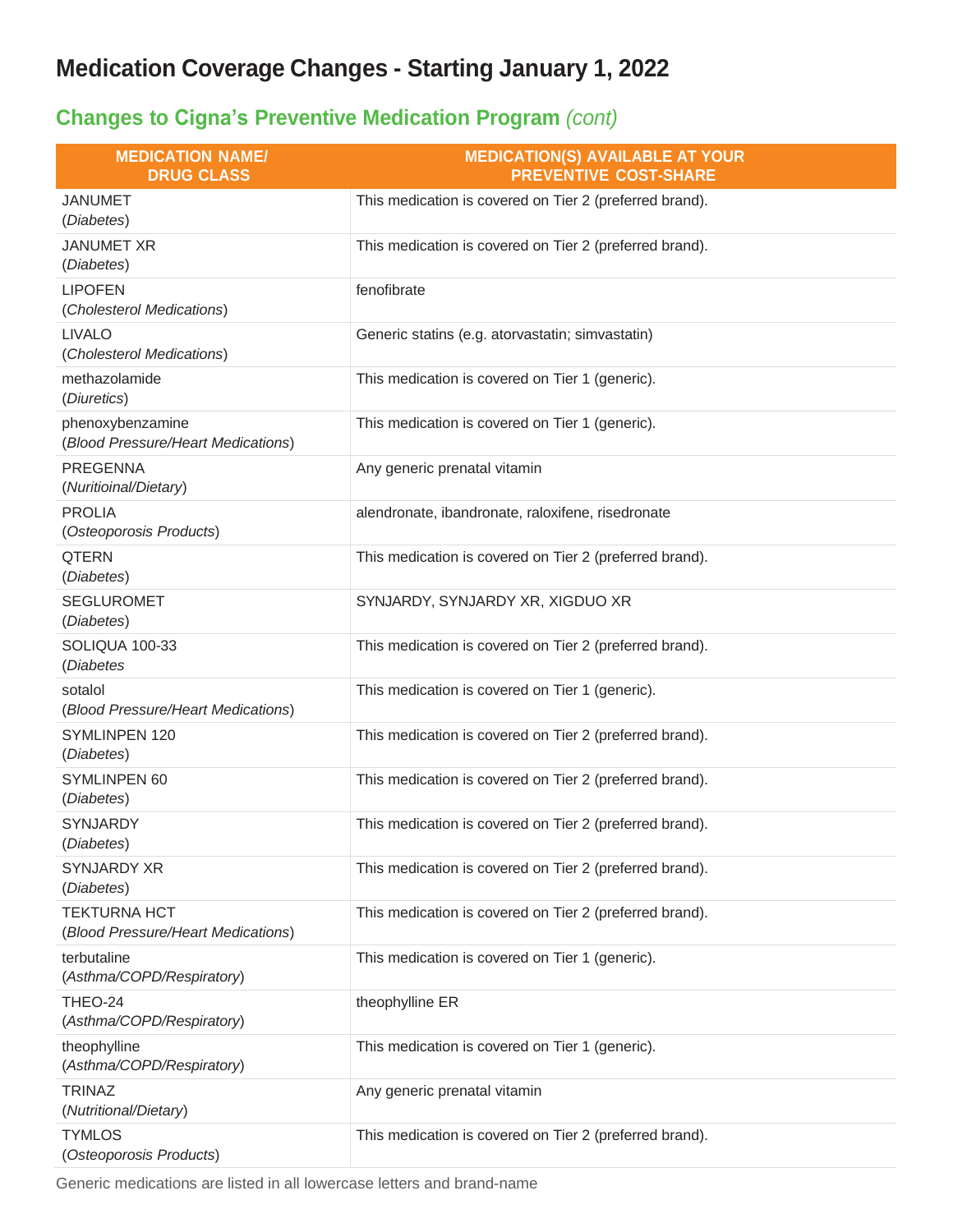#### **Changes to Cigna's Preventive Medication Program** *(cont)*

| <b>MEDICATION NAME/</b><br><b>DRUG CLASS</b>    | <b>MEDICATION(S) AVAILABLE AT YOUR</b><br><b>PREVENTIVE COST-SHARE</b> |
|-------------------------------------------------|------------------------------------------------------------------------|
| VASCEPA<br>(Cholesterol Medications)            | omega-3 acid ethyl esters                                              |
| <b>XGEVA</b><br>(Osteoporosis Products)         | alendronate, ibandronate, raloxifene, risedronate                      |
| XIGDUO XR<br>(Diabetes)                         | This medication is covered on Tier 2 (preferred brand).                |
| <b>XOLAIR</b><br>(Asthma/COPD/Respiratory)      | This medication is covered on Tier 2 (preferred brand).                |
| <b>XOPENEX HFA</b><br>(Asthma/COPD/Respiratory) | albuterol sulfate HFA                                                  |
| XULTOPHY 100-3.6<br>(Diabetes)                  | This medication is covered on Tier 2 (preferred brand).                |
| YOSPRALA<br>(Blood Thinners/Anti-Clotting)      | Aspirin or enteric aspirin is available over-the-counter.              |
| <b>ZILEUTON ER</b><br>(Asthma/COPD/Respiratory) | This medication is covered on Tier 1 (generic).                        |
| <b>ZYFLO</b><br>(Asthma/COPD/Respiratory)       | montelukast, zafirlukast, zileuton ER                                  |

Generic medications are listed in all lowercase letters and brand-name medications are listed in all capital letters.



#### **Questions?**

- **myCigna.com**: Click to Chat Monday–Friday,  $\mathbf{u}$  .
- 9:00 am–8:00 pm EST.
- **Phone:** Call the number on your Cigna ID card, ä, 24/7/365.